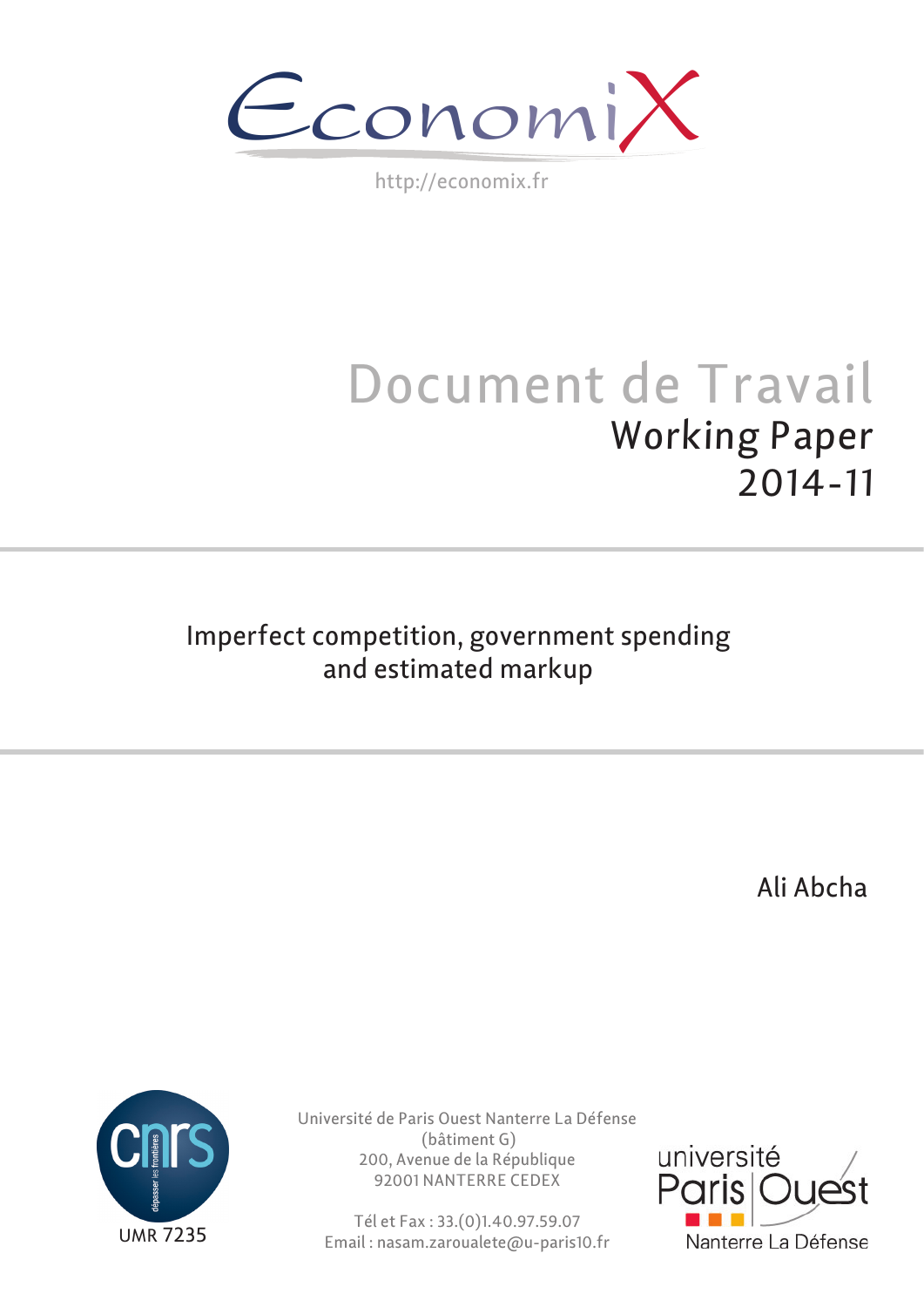# *Imperfect competition, government spending and estimated markup*

# *Ali Abcha<sup>1</sup>*

EconomiX-Université de Paris Ouest Nanterre la Défense ali.abcha@u-paris10.f

# **Abstract**

This paper is an empirical study that aims at explaining economic fluctuations and behavior mark-up. Inspired by the method of Roeger (1995), we perform a study of four OECD countries (Denmark, Finland, Italy and the United States) for 17 manufacturing industries covering the period 1986-2008. This study provides a comparison between our estimates of mark-up and other observations on mark-up pricing (Oliveira, Scarpetta and Pilat (1996), Roger (1995) and Rotemberg and Woodford (1992)). It also provides an interpretation of the estimated markups that depend on the type of market structure. An application of a VAR model is used to examine the relationship between imperfect competition and the effects fiscal policy on output and markup, based on the method of Rotemberg and Woodford (1999).

**JEL Classification:** E3, E62

 $\overline{a}$ 

**Keywords:** Mark-up, Imperfect competition, Fiscal Policy

 $1$  Thanks to both anonymous referees for their very careful reviews of the paper that include many important points and will improve significantly the clarity of this paper.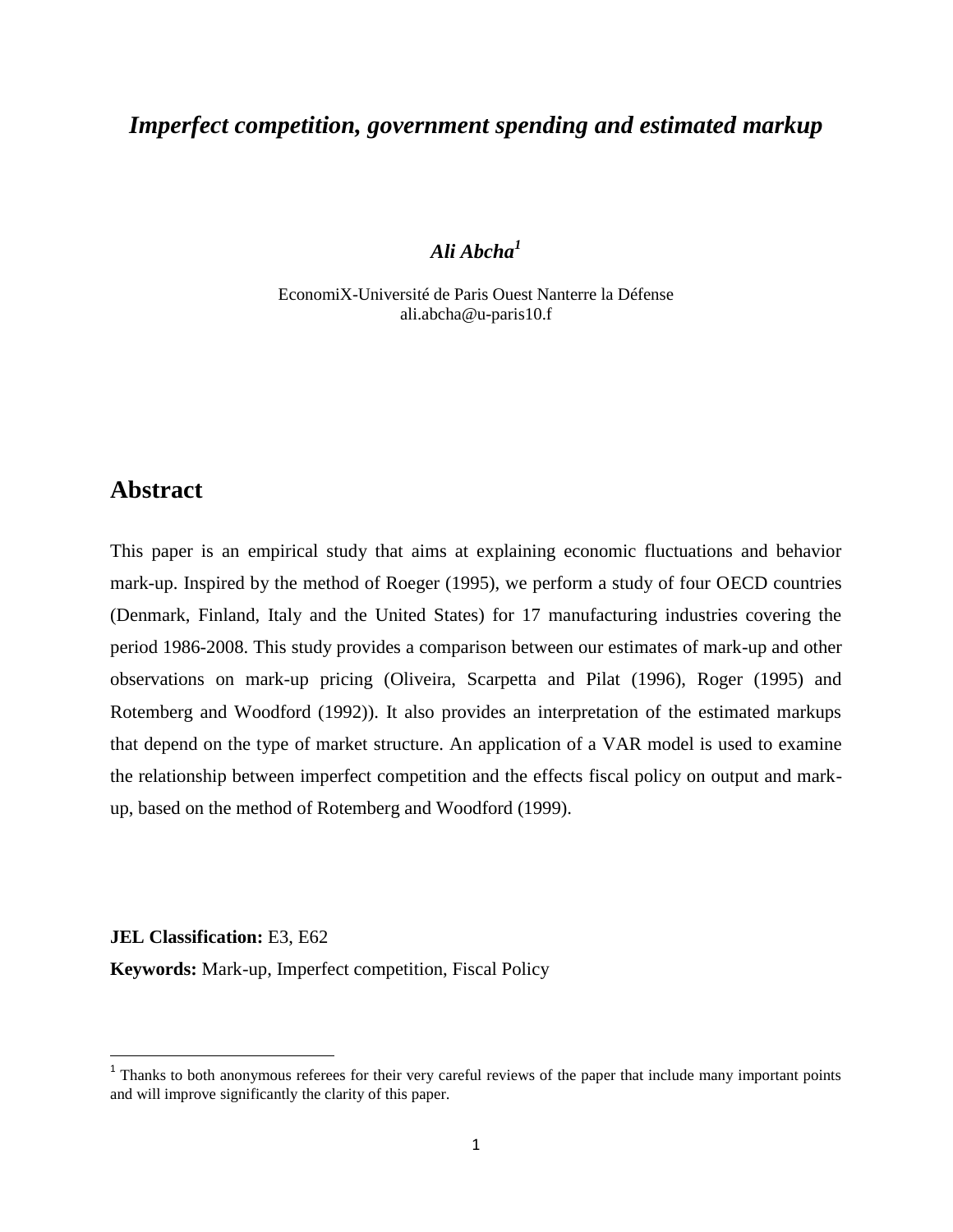# **Introduction**

 $\overline{a}$ 

In recent decades, contemporary economies are often characterized by a lower degree of competition between firms. This competition is assessed by the degree of market power of each firm. Indeed, this power is determined by the ability of the price differential compared to its marginal cost. In perfect competition, firms must choose the amount of production factors that equalize the prices with the marginal cost. Under imperfect competition, such an equalization is invalid. The firms have an incentive to increase their profit by setting a price higher than their marginal cost. Therefore, imperfect competition can lead to adverse effects on growth. However, these effects can be reduced by public intervention through taxation and public spending (Barro  $(2000)$  and Tabellini  $(2005))^2$ .

In the respective literature, the mark-up plays an important role in models of public policy. According to Rotemberg and Woodford (1992), an increase in government spending leads to an increase in real wages due to imperfect competition generated by a counter-cyclical mark-up. While Goodfriend and King (1997) showed that price rigidity combined with procyclical marginal cost leads-to a decrease in the average mark-up, other studies e.g., Bils (1987) and Galí et al. (2007) estimated marginal cost under the assumption of overtime, showing that mark-ups are cyclical. However, using the relationship between price and average cost, Domowitz et al. (1986), concluded that there is a positive correlation between mark-ups and demand, with a procyclical rate of mark-up. More recently, Nekarda and Ramey (2010) presented an empirical study for the OECD countries; whose markups are shown to be mostly procyclical.

Due to the difficulty of finding an accurate accounting rule to measure this cost, some economists have estimated the marginal cost by econometric methods (Bresnahan (1989)). The first work on the estimation of the mark-up is realized by Hall (1986, 1988). Then, Roeger (1995) improved the original model of Hall, solving the problem of endogeneity. Indeed, the methodologies of Hall and Roeger are most commonly used to estimate the mark-up behavior.

 $2^2$  Barro (2000) and Tabellini (2005) found empirically that public intervention has a negative effect on growth, but if the government invests in infrastructure, for example, it is likely to support growth.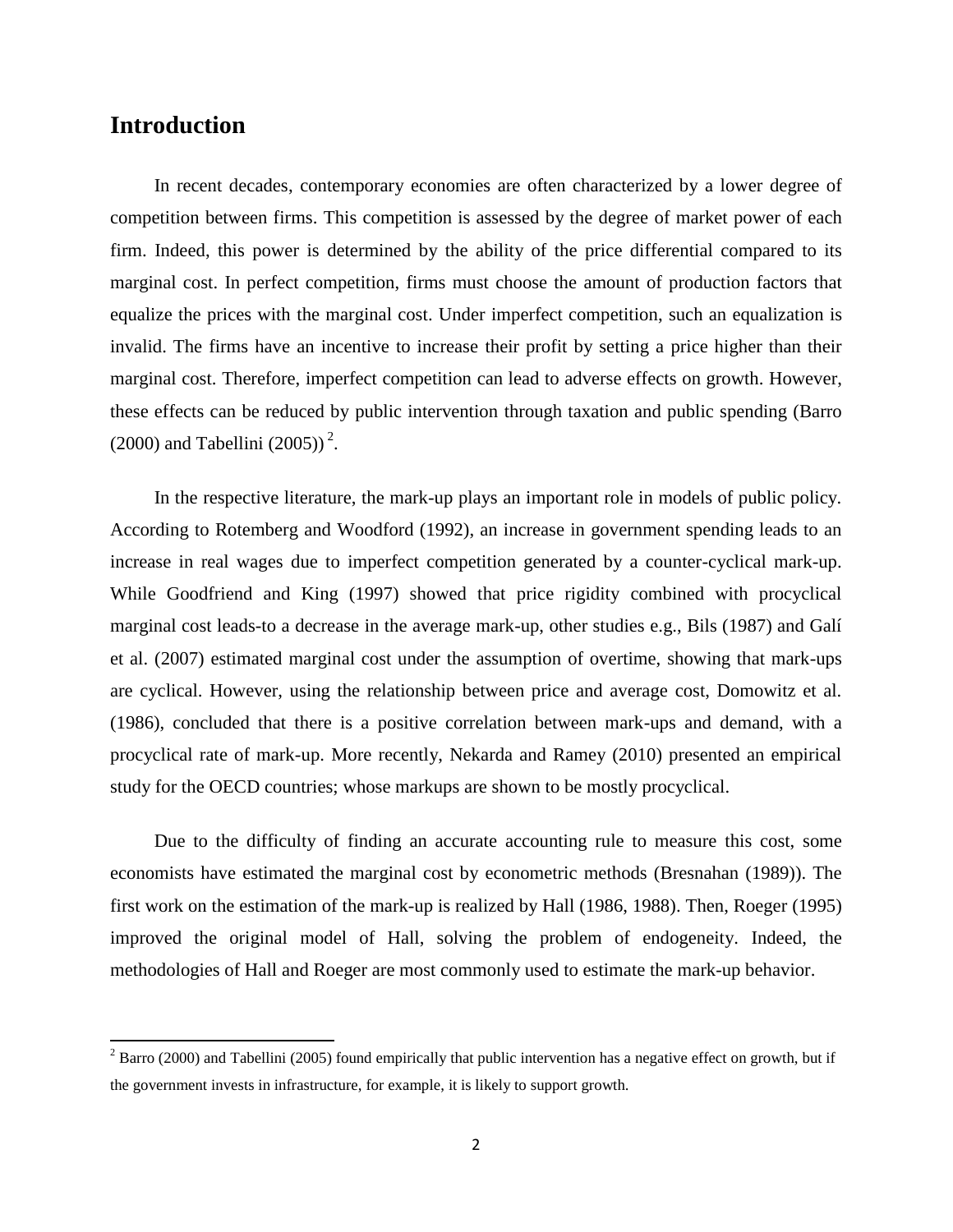Other studies have tried to estimate marginal costs. Morrison (1990) uses gross data to estimate the cost function. He shows that mark-up varies between 1.2 and 1.4 for 16 manufacturing industries. Hall (1988) presents an alternative approach using a method of instrumental variables. He assumes that these variables are orthogonal to exogenous technical progress, and he relaxes the assumption of endogeneity.

Some authors like Gali (1996), Rotemberg and Woodford (1996) introduce imperfect competition in markets, to study its influence on the emergence of economic fluctuations. Imperfect competition is compatible with increasing returns to scale and allows for the existence of a positive rate of mark-up. They stresse that the variability mark-up and the level of increasing returns can also be a source of local indeterminacy of the steady state by fostering the emergence of endogenous fluctuations (Porter (1995), Seegmuller (2003)).

 In its first section the paper presents the empirical study that seeks to explain economic fluctuations and behavior mark-up. Inspired by the method of Roeger (1995), an estimate of the mark-up is performed on four OECD countries (Denmark, Finland, Italy and the United States) for 17 manufacturing industries during the period 1986-2008. This study provides a comparison between our estimates of mark-up and other (Roger (1995), Oliveira, Scarpetta and Pilat (1996) and Rotemberg and Woodford (1992)). It also provides an interpretation of the estimated markup depending on the type of market structure. The manufacturing industries are classified according to the degree of competition and the markup cyclicality. In the second section, we examine the relationship between imperfect competition and fiscal policy, based on Rotemberg and Woodford (1999)'s method. Therefore, an empirical study is made in the context of a VAR model with annual data for the same set of countries, but over a wider period (1975-2011).

# **1. Estimating mark-ups**

# **1. 1. Methodology**

The Lerner index (B) is an indicator that refers to the gap between prices (P) and marginal costs (MC). It takes values between 0 and 1. Under perfect competition, this index is equal to zero because the firm has no market power. When pries exceed marginal cost, the B index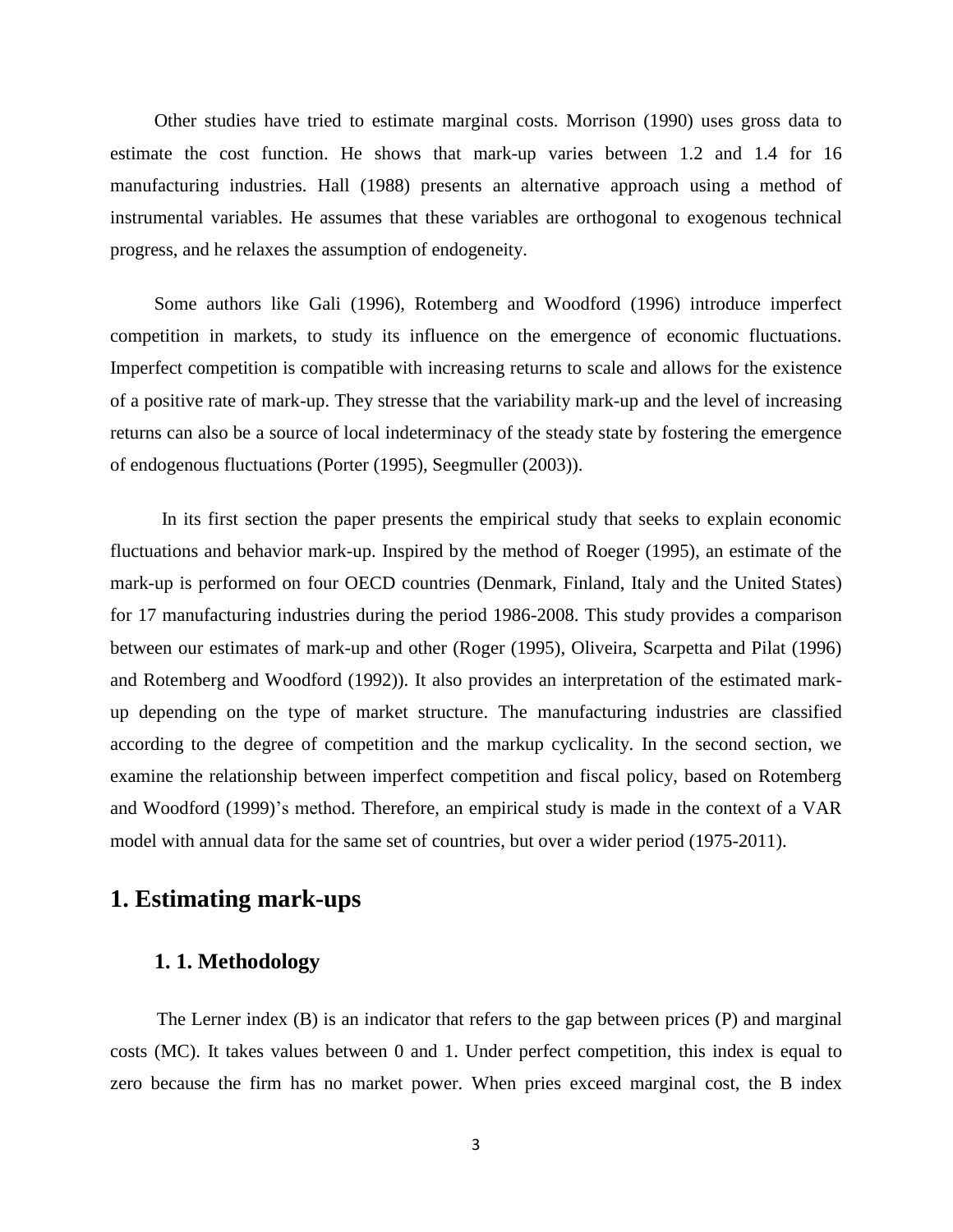becomes positive  $(B \in [0, 1])$ , it claims a certain degree of competition in price. Therefore, it is necessary to explore the relationship between the Lerner index and the mark-up ratio ( $\mu = P/MC$ ) as follows:

$$
B = \frac{P - MC}{P} = 1 - \frac{1}{\mu}
$$
 (1)

The Solow residual (SR) indicates the difference between the growth rate of output and a weighted average of the growth rate of factor inputs. This method is defined in the Hall's (1986) approach: $3$ 

$$
SR = \Delta q - \alpha \Delta l - (1 - \alpha)\Delta k = B(\Delta q - \Delta k) + (1 - B)\theta
$$
\n(2)

Where  $\Delta q$ ,  $\Delta l$  and  $\Delta k$  represent respectively, the growth rate of real value added, labor and capital,  $\alpha$  is the share of labor in total value added and  $\theta$  is the rate of technical progress.

Under perfect competition, the SR correspond to the productivity term  $(B = 0)$ . A necessary condition is that the SR should not be correlated with the growth rate of the output / capital ratio. However, Hall (1986) shows that the assumption of perfect competition is rejected because the hypothesis of no correlation is not always true.

Assuming that the rate of technological progress is a random spread and mark-up rate is constant over time, so we can estimate the mark-up ratio ( $\mu = \frac{1}{4}$ )  $\frac{1}{1-\beta}$ ) from the following equation:

$$
\Delta(q_t - k_t) = \mu \alpha_t \Delta(l_t - k_t) + \theta + u_t \tag{3}
$$

Under imperfect competition, Hall (1986) shows that the labor / capital ratio is correlated with productivity term. Consequently, the estimates OLS (ordinary least square) of equation (3) will be biased. Frequently, this bias is corrected by using instrumental variables to replace the labor / capital ratio. But, this method has been criticized by Roeger (1995), who proposes an

<sup>&</sup>lt;sup>3</sup> For further explanation of equation (2) see Annex I in Hall (1986).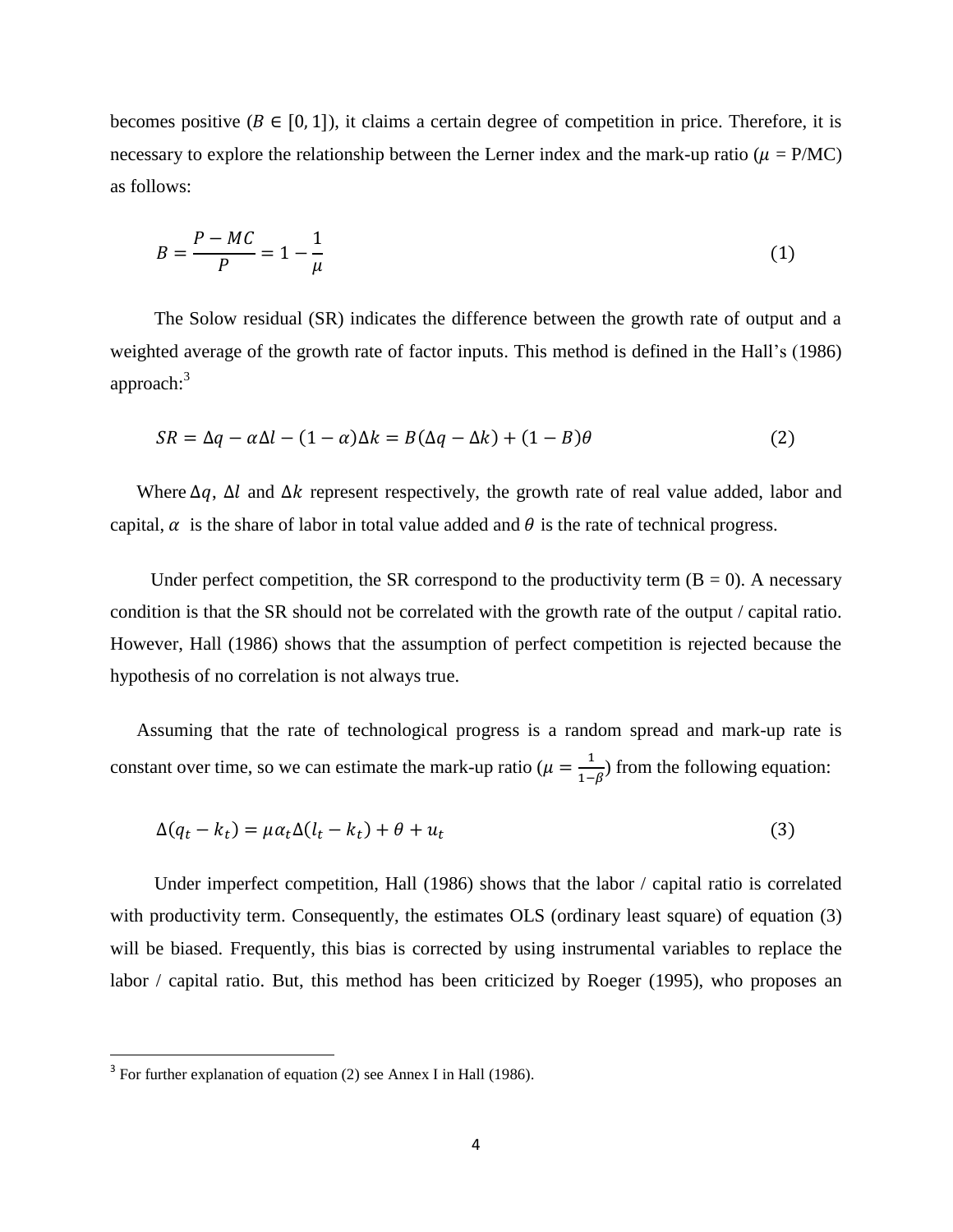alternative method to estimate the mark-up. He calculates the difference between the traditional Solow residual (SR) and the dual Solow residual based on the price (SRP).

$$
SRP = \alpha \Delta w + (1 - \alpha)\Delta r - \Delta p = -B(\Delta p - \Delta r) + (1 - B)\theta
$$
\n(4)

Where  $\Delta P$ ,  $\Delta w$  and  $\Delta r$  represent respectively, the growth rate of output price, wages and the rental price of capital.

Then, by subtracting the two equations (4-2) to obtain the following equation:

$$
\Delta y_t = B \Delta x_t + \varepsilon_t \tag{5}
$$

Where:  $\Delta y = (\Delta q + \Delta p) - \alpha(\Delta l + \Delta w) - (1 - \alpha)(\Delta k + \Delta r)$ 

$$
\Delta x = (\Delta q + \Delta p) - (\Delta k + \Delta r)
$$

The variable  $\Delta y$  represents the Solow residual, and the variable  $\Delta x$  is the growth rate of the nominal output / capital ratio. The advantage of this equation is to estimate the Lerner index with OLS estimation. In addition, to Roeger's (1995) approach we can introduce other intermediate inputs and set the mark-up ratio on gross output (not value added) in order to obtain a clear upward biais in the estimation. Therefore, equation (5) becomes:

$$
\Delta y^{\circ} = (\Delta q^{\circ} + \Delta p^{\circ}) - \alpha^{\circ} (\Delta l + \Delta w) - \beta (\Delta m + \Delta p) - (1 - \alpha^{\circ} - \beta)(\Delta k + \Delta r)
$$
  

$$
\Delta x^{\circ} = (\Delta q^{\circ} + \Delta p^{\circ}) - (\Delta k + \Delta r)
$$
 (6)

Where  $q^{\circ}$  and  $p^{\circ}$  denote gross output and price, and m *and*  $p_m$  correspond to intermediate inputs and their prices, and  $\alpha^{\circ}$  and  $\beta$  are the respective shares of labor and intermediate costs of gross output.

#### **1.2. Data**

The construction of data is described by Martins Oliveira, and Scarpetta Pilat (1996). The database has been developed to construct series for the period 1988-2008: gross output,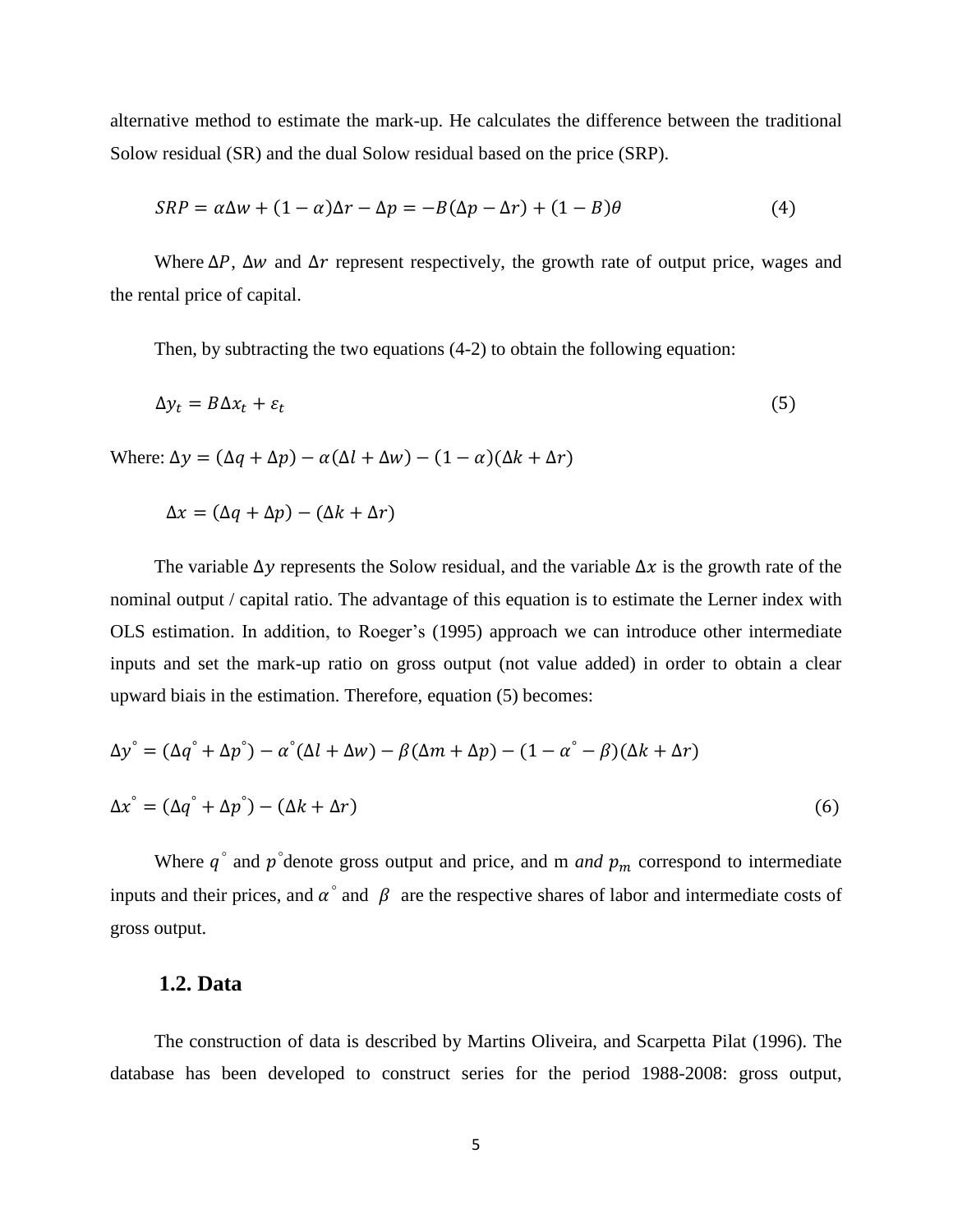employment, wages, gross capital stock and intermediate inputs are provided by the STAN database of the OECD (2009).

The method of calculating the cost of capital is determined in Annex 1. The database does not include price series for the rental price of capital. However, we used the method of Hall and Jorgensen (1967) in order to resolve the problem of lack in data at the sectorial level.

This study is to estimate the mark-up (equation 6) in the 17 manufacturing sectors for four OECD countries (Denmark, Finland, Italy and the United States) .

## **1.3. The behavior mark-up**

Our empirical study is based on the work of Oliveira Martins, Scarpetta and Pilat (1996) applied to annual data for 14 OECD countries during the period 1970-1992. However, our study analyzed the behavior mark-up ratio during a more recent and extended period marked by economic upheaval. We analyze the cyclical behavior of mark-up according to market structure in order to assess the degree of competition over time.

Table 1 presents the results of estimates of mark-up ratio for each country during the period 1988-2008. The highest mark-ups are observed in Italy (1.17), while they are lower for the United States (1.14), Finland (1.13) and Denmark (1.09). Therefore, the estimation results imply the existence of imperfect competitive markets due to the presence of externalities and increasing returns to scale in some sector.

However, the sectorial results show that the values of the estimated mark-ups are in the range [1.06;1.32], 1.06 in Denmark, in the transport equipment industry and, 1.32 in Italy in the production of wood, products of wood and cork. Indeed, these results show that some value of mark-ups exceeds 1.20, for example in sector of electrical machinery and apparatus, and sector of the pulp and paper (United States and Italy). The estimated mark-ups are relatively low in some industries such as transport equipment (1.06 in Denmark), or motor vehicles and trailers and semi-trailers (1.04 in the U.S.).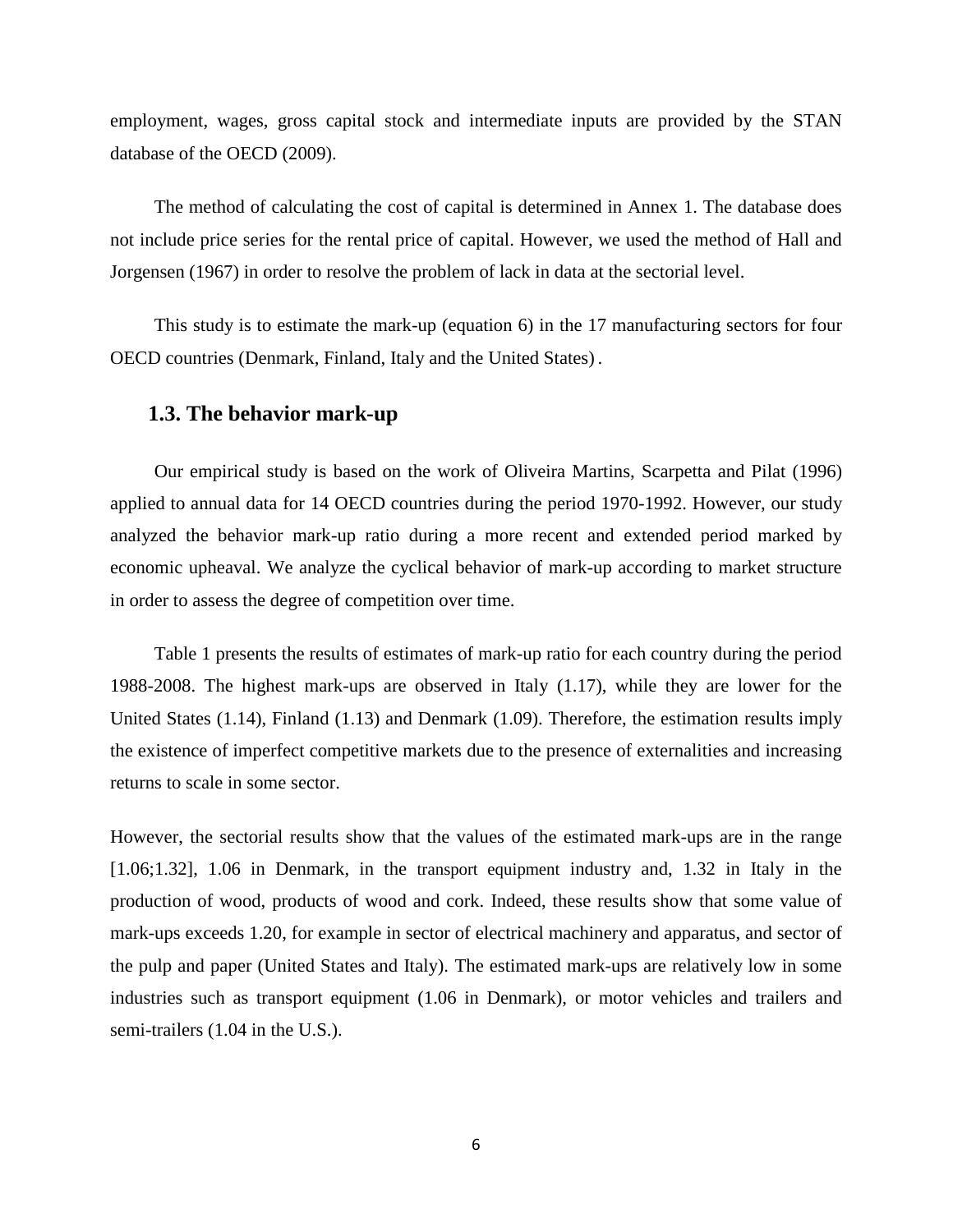| <b>Sector</b>                                                       | <b>Italy</b> | <b>Denmark</b> | <b>United</b><br><b>States</b> | <b>Finland</b> |
|---------------------------------------------------------------------|--------------|----------------|--------------------------------|----------------|
| Food products, beverages and tobacco                                | 1.19         | 1.06           | 1.19                           | 1.10           |
| Wood and products of wood and cork                                  | 1.32         | 1.11           | 1.08                           | 1.11           |
| Pulp, paper and paper products                                      | 1.25         | 1.11           | 1.2                            | 1.10           |
| Pulp, paper, paper products, printing<br>and publishing             | 1.24         | 1.08           | 1.16                           | 1.10           |
| <b>Printing and publishing</b>                                      | 1.14         | 1.07           | 1.13                           | 1.11           |
| Coke, refined petroleum products and<br>nuclear fuel                | 1.16         | 1.06           | 1.12                           | 1.11           |
| Chemical, rubber, plastics and fuel<br>products                     | 1.18         | 1.13           | 1.17                           | 1.17           |
| <b>Chemicals and chemical products</b>                              | 1.16         | 1.19           | 1.21                           | 1.20           |
| <b>Rubber and plastics products</b>                                 | 1.2          | 1.14           | 1.16                           | 1.18           |
| Other non-metallic mineral products                                 | 1.21         | 1.16           | 1.13                           | 1.16           |
| <b>Fabricated metal products, except</b><br>machinery and equipment | 1.25         | 1.12           | 1.13                           | 1.17           |
| Machinery and equipment, n.e.c.                                     | 1.17         | 1.11           | 1.12                           | 1.13           |
| <b>Machinery and equipment</b>                                      | 1.2          | 1.09           | 1.12                           | 1.16           |
| <b>Electrical machinery and apparatus,</b><br>n.e.c.                | 1.21         | 1.07           | 1.25                           | 1.13           |
| Radio, television and communication<br>equipment                    | 1.14         | 1.12           | 1.11                           | 1.2            |
| Motor vehicles, trailers and semi-<br>trailers                      | 1.07         | 1.11           | 1.04                           | 1.12           |
| <b>Transport equipment</b>                                          | 1.07         | 1.06           | 1.08                           | 1.07           |
| Country                                                             | 1.17         | 1.09           | 1.14                           | 1.13           |

*Table 1. Estimated markup ratios for manufacturing industries Period 1988-2008* 

It should be noticed that the period under study was characterized by economic tensions in some OECD countries such as the creation of the Economic and Monetary Union (EMU) and structural policies of market liberalization. These factors may adversely affect the market by promoting the appearance of large firms that dominate the market. Consequently, there was an increase in degree monopoly, which results in a higher rate range. In addition, we find some points of difference between our study with other previous works such as Oliveira, Scarpetta and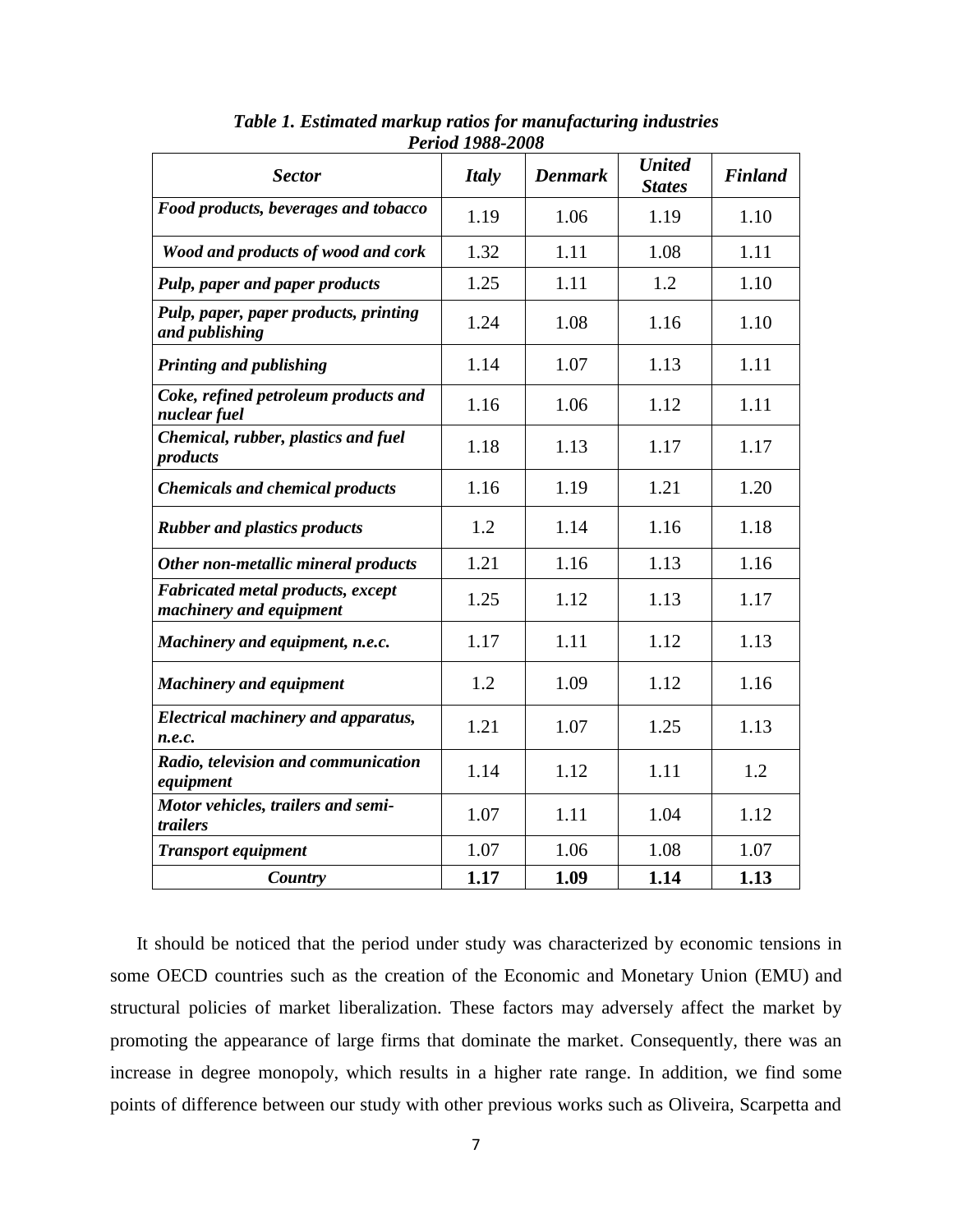Pilat (1996) for the period 1980-1992. Indeed, our results show that with the exception of Italy the mark-ups are lower in all countries over the period 1980-1992.

At sectorial level, the comparison of our estimates of mark-ups in the U.S. with those of Oliveira, Scarpetta and Pilat (1996), show that the higher mark-ups are remarked especially in sectors of pulp, paper, paper products, printing and publishing, chemicals and chemical products, and other non-metallic mineral products. Indeed, our estimates of mark-ups are the majority between 1.14 and 1.20. These values are generally lower than the estimates observed in other studies. The cause of the decline in value of mark-ups is the economic development in some markets area.

Our results differ from those of Roeger (1995), because of the introduction of intermediate inputs in the estimated equation which produces lower values. Indeed, in some sectors, intermediate goods are an important part in the overall production. Consequently, the estimated mark-ups differ from one model to another (Bresnahan (1989) and Schmalensee (1989)) according to the method of measurement used. However, a high rate mark-up ratio cannot be taken as some evidence of the presence of the profits generated by market power. For example, in technologically innovative sectors, temporary monopoly rents for a fixed term may be causing a high rate markup.

#### **1.4. The market structure**

In monopolistic competition, we determined the degree of market power by two factors: the scale and the product differentiation (Dixit and Stiglitz (1977)). According to Sutton (1995), the market power depends on specific structural variables, such as firm size and R&D intensity and capital. In other words, these variables are used to distinguish between different market structures.

In this study, the 17 sectors are grouped according to the type of market structure (fragmented or segmented). In fragmented sectors, firms are medium in size and their number increases with the size of the market. In segmented sectors, firms are large and the concentration becomes relatively stable when the market size increases. The type of competition in each sector is determined by two variables, the R  $\&$  D intensity to identify homogeneous or differentiated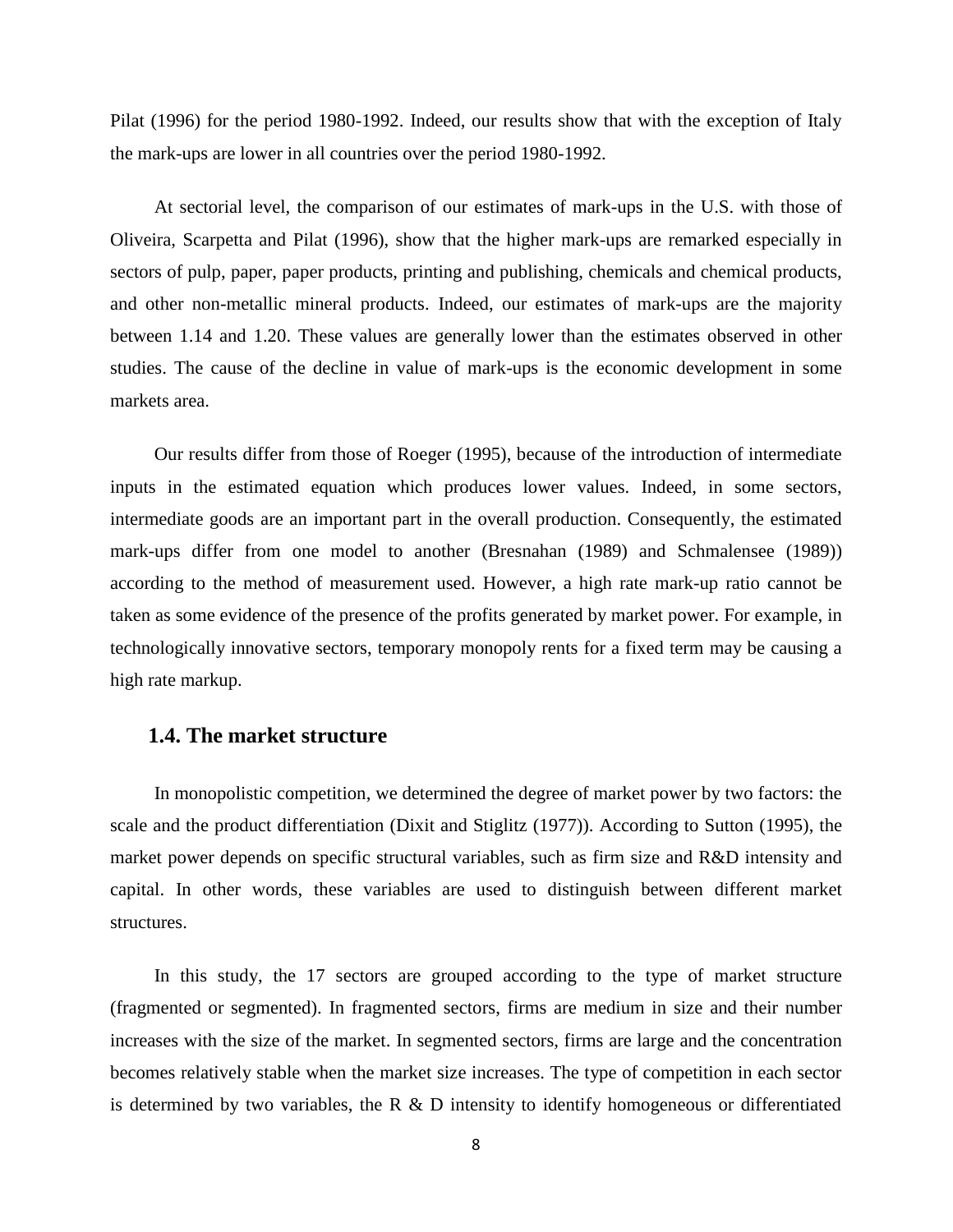nature of the industry. Then, the size of each industry (fragmented or segmented) is determined according to the number of employees incurred.

We present in Table (2), the average mark-ups of the four groups of sectors. The degree of competition varies from one country to another. The segmented sectors are marked by higher mark-ups than in the fragmented sectors. This shows the existence of large-size firms in a dominant position on the market; these firms are price makers to the extent that a decline in demand does not affect sale price. However, the distinction between homogeneous and differentiated sectors helps to explain the different variables affecting mark-ups (Table 2). First, the fragmented sectors are homogeneous with a low degree of competition in all countries, i.e., the mark-ups rates are lowest, but Italy is the exception. the fragmented differentiated sectors are characterized by very high markups compared to the homogeneous fragmented sectors, showing the presence of imperfect competition and innovation rents.

| Country              | $\left  \mathbf{F} \mathbf{r}$ are $\left  \mathbf{F} \mathbf{r} \right $ are $\left  \mathbf{F} \mathbf{r} \right $<br><i>industries</i> | industries | <b>Fragmented</b><br><i>industries</i> | <b>Fragmented</b><br><i>industries</i> | <b>Segmented</b><br>  homogeneous   differentiated   homogeneous   differentiated  <br><i>industries</i> | <i>Segmented</i><br><i>industries</i> |
|----------------------|-------------------------------------------------------------------------------------------------------------------------------------------|------------|----------------------------------------|----------------------------------------|----------------------------------------------------------------------------------------------------------|---------------------------------------|
| <b>United States</b> | 1.13                                                                                                                                      | 1.15       | 1.12                                   | 1.13                                   | 1.14                                                                                                     | 1.16                                  |
| <b>Finland</b>       | 1.14                                                                                                                                      | 1.15       | 1.11                                   | 1.13                                   | 1.13                                                                                                     | 1.15                                  |
| <b>Italy</b>         | 1.17                                                                                                                                      | 1.19       | 1.23                                   | 1.13                                   | 1.20                                                                                                     | 1.21                                  |
| <b>Denmark</b>       | 1.09                                                                                                                                      | 1.10       | 1.09                                   | 1.11                                   | 1.09                                                                                                     | 1.12                                  |

*Table2. Average mark-up ratios by the type of market structure (1988-2008)*

In addition, the level of product differentiation is an important element in interpreting the degree of competition. For example, in segmented differentiated sector, the structure of market is characterized by the existence of a monopolistic or oligopolistic competition.

To conclude, the explanation of mark-ups differs from one country to another, in line with such specific measures as the conditions of entry into a country, openness to international trade, the asymmetry information and investment in new technology. These factors consolidated the market power and contributed to the development of mark-ups.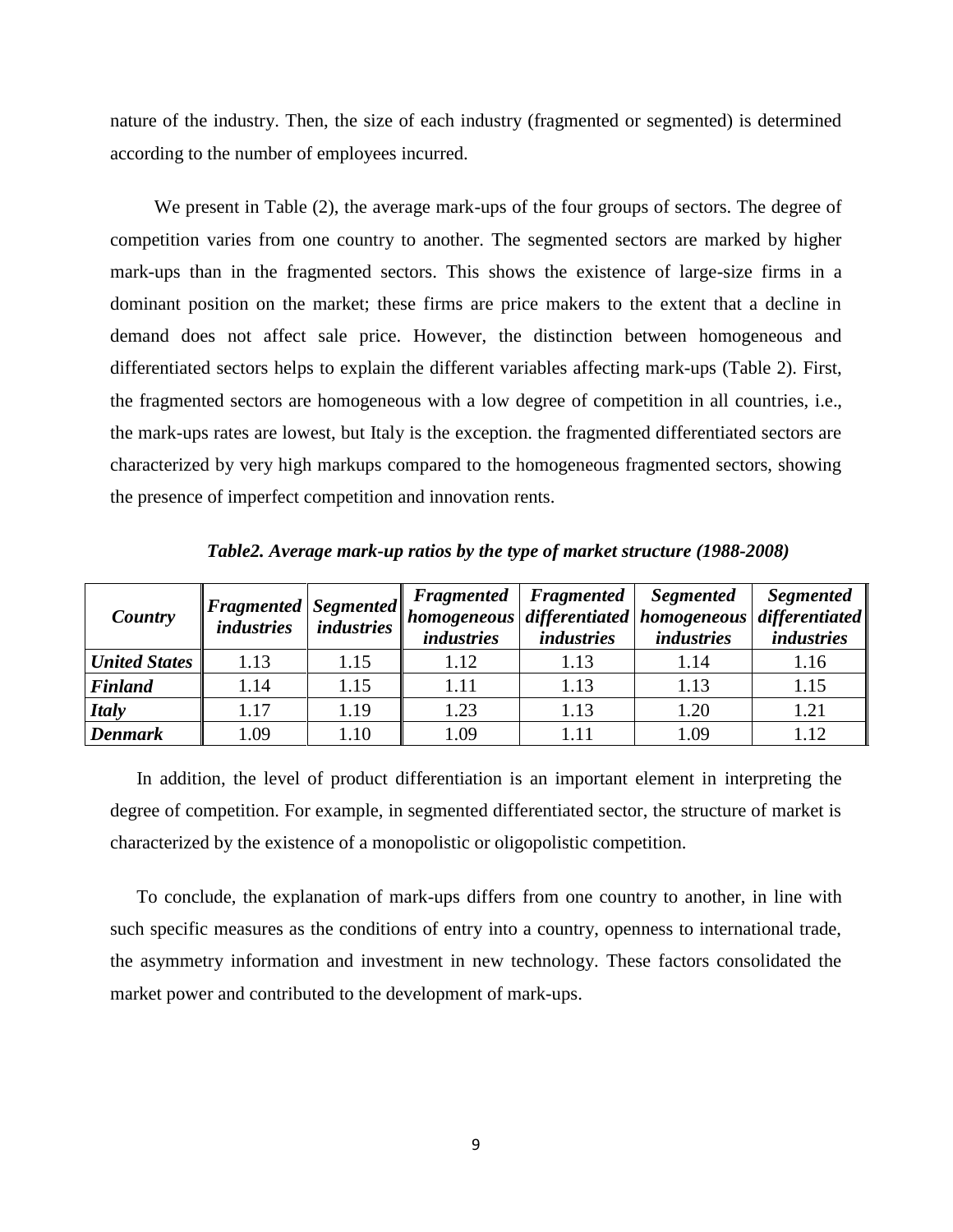#### **1.5. The business cycle**

Some econometric studies have that the mark-up ratios are pro or counter cyclical. The cyclical nature of mark-up is determined as follows:

$$
B_t = \bar{B} + \gamma \, CYCL \tag{7}
$$

Where  $\overline{B}$  denotes the average fixed mark-up ratios over the business cycle, CYCL is a variable for business fluctuation. The coefficient  $\gamma$  represents the cyclical nature of mark-ups. So with the sign of  $\gamma$  we determine the cyclicality of mark-ups. The negative (positive) sign of  $\gamma$ implies a countercyclical (procyclical) markup.

The new expression of equation (6) becomes:

$$
\Delta y_t = \bar{B}\Delta x_t + \gamma (CYCL_t \Delta x_t + \Delta CYCL_t) + \varepsilon_t \tag{8}
$$

The cyclical variable is measured by the ratio between the actual and trend sectorial production. We estimate equation (8) by varying the parameter  $\gamma$  between sectors and countries. Then we vary  $\gamma$  depending on the market structure.

Indeed, Table (3) explores the cyclicality of mark-up by sector. Under most sectors, the mark-ups are countercyclical, the  $\gamma$  coefficient of the cyclical variable is negative in 60% of the cases (Italy, Denmark and the United States). However, in Finland, the estimated coefficient  $\gamma$  is positive in most sectors, indicating that mark-ups are procyliques. Our results are confirmed by the findings of Bils (1987), Rotemberg and Woodford (1992), Oliveira (1994) and Oliveira, Scarpetta and Pilat (1996). They showed the existence of countercyclical mark-ups in the U.S.

Then, table (4) has the  $\gamma$  coefficient estimates based on the structure of market. The market is composed of four sector groups (fragmented; homogeneous or differentiated, segmented; homogeneous or differentiated). Indeed, that the sensitivity of mark-ups cycle differs from one group to another. But always the cyclicality character dominates the various estimates. Therefore, the estimated mark-ups are higher in segmented than in fragmented sectors. The countercyclical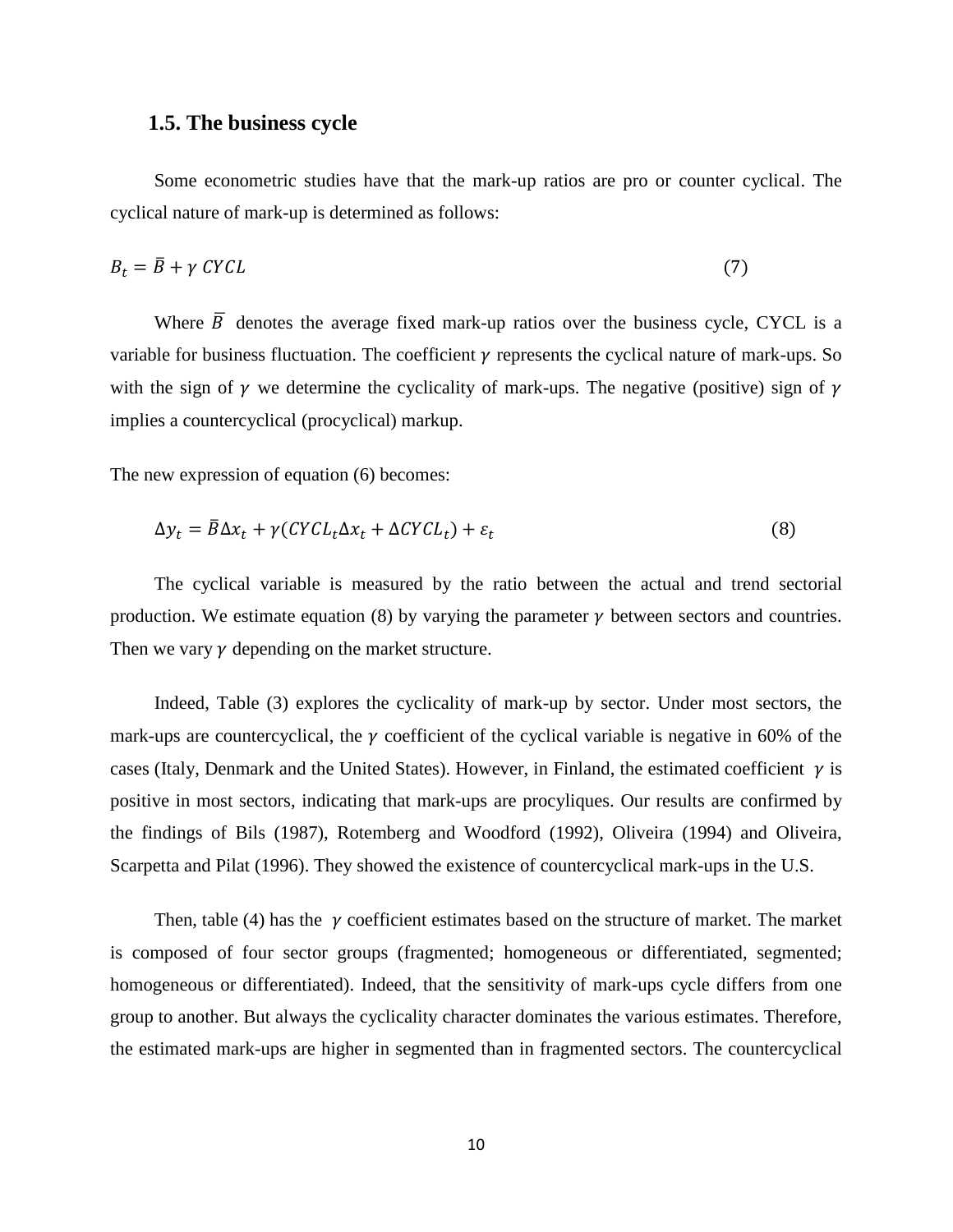nature of mark-ups is a strong competitive pressure when the economy is in a period of expansion.

| <b>Sector</b>                              | <b>Italy</b> | <b>Denmark</b> | <b>United</b><br><b>States</b> | <b>Finland</b> |
|--------------------------------------------|--------------|----------------|--------------------------------|----------------|
| Food products, beverages and tobacco       | $-0.318$     | $-0.54$        | $-0.173$                       | $-0.027$       |
|                                            | $(-2.88)$    | $(-3.07)$      | $(-2.18)$                      | (0.55)         |
| Wood and products of wood and cork         | $-0.011$     | 0.015          | $-0.045$                       | 0.328          |
|                                            | $(-0.193)$   | (0.99)         | $(-0.14)$                      | (3.43)         |
| Pulp, paper and paper products             | $-0.607$     | 0.202          | 1.08                           | 0.24           |
|                                            | $(-5.88)$    | (3.12)         | (2.89)                         | (1.81)         |
| Pulp, paper, paper products, printing      | 0.138        | $-0.217$       | $-0.02$                        | 0.09           |
| and publishing                             | (1.49)       | $(-2.09)$      | $(-0.14)$                      | (0.87)         |
| Printing and publishing                    | 0.183        | $-0.191$       | 0.512                          | 0.046          |
|                                            | (2.92)       | $(-4.22)$      | (2.26)                         | (1.98)         |
| Coke, refined petroleum products and       | $-0.199$     | 0.182          | $-0.031$                       | $-0.105$       |
| nuclear fuel                               | $(-3.02)$    | (0.99)         | $(-0.33)$                      | $(-1.97)$      |
| Chemical, rubber, plastics and fuel        | $-0.052$     | $-0.086$       | $-0.098$                       | $-0.076$       |
| products                                   | $(-1.32)$    | $(-2.62)$      | $(-1.95)$                      | $(-2.09)$      |
| <b>Chemicals and chemical products</b>     | $-0.17$      | $-0.056$       | $-0.038$                       | 0.009          |
|                                            | $(-2.81)$    | $(-1.81)$      | $(-0.56)$                      | (0.19)         |
| <b>Rubber and plastics products</b>        | $-0.077$     | $-0.019$       | $-0.003$                       | 0.22           |
|                                            | $(-2.22)$    | $(-0.87)$      | $(-0.08)$                      | (2.54)         |
| Other non-metallic mineral products        | $-0.79$      | 0.085          | 0.095                          | 0.160          |
|                                            | $(-3.06)$    | (1.63)         | (0.84)                         | (1.92)         |
| <b>Fabricated metal products, except</b>   | $-0.013$     | $-0.164$       | $-0.033$                       | 0.029          |
| machinery and equipment                    | $(-0.21)$    | $(-1.63)$      | $(-0.39)$                      | (1.16)         |
| Machinery and equipment, n.e.c.            | $-0.043$     | $-0.348$       | $-0.25$                        | 0.031          |
|                                            | $(-0.60)$    | $(-6.23)$      | $(-3.39)$                      | (0.89)         |
| <b>Machinery and equipment</b>             | $-0.102$     | $-0.192$       | 0.006                          | 0.083          |
|                                            | $(-3.11)$    | $(-2.74)$      | (0.03)                         | (1.68)         |
| <b>Electrical machinery and apparatus,</b> | $-0.203$     | $-0.021$       | $-0.167$                       | 0.046          |
| n.e.c.                                     | $(-3.23)$    | $(-0.47)$      | $(-1.59)$                      | (2.74)         |
| Radio, television and communication        | $-0.041$     | 0.095          | $-0.68$                        | 0.271          |
| equipment                                  | $(-0.52)$    | (2.09)         | $(-1.94)$                      | (2.33)         |
| Motor vehicles, trailers and semi-trailers | 0.771        | $-0.016$       | 0.091                          | $-0.12$        |
|                                            | (1.88)       | $(-1.23)$      | (0.43)                         | $(-1.98)$      |
| <b>Transport equipment</b>                 | $-0.096$     | $-0.086$       | 0.06                           | 0.26           |
|                                            | $(-1.14)$    | $(-2.58)$      | (0.37)                         | (2.36)         |

# *Table 3.* **The business cycle by sector**

\*The values in parentheses are t-statistics of the estimated coefficients.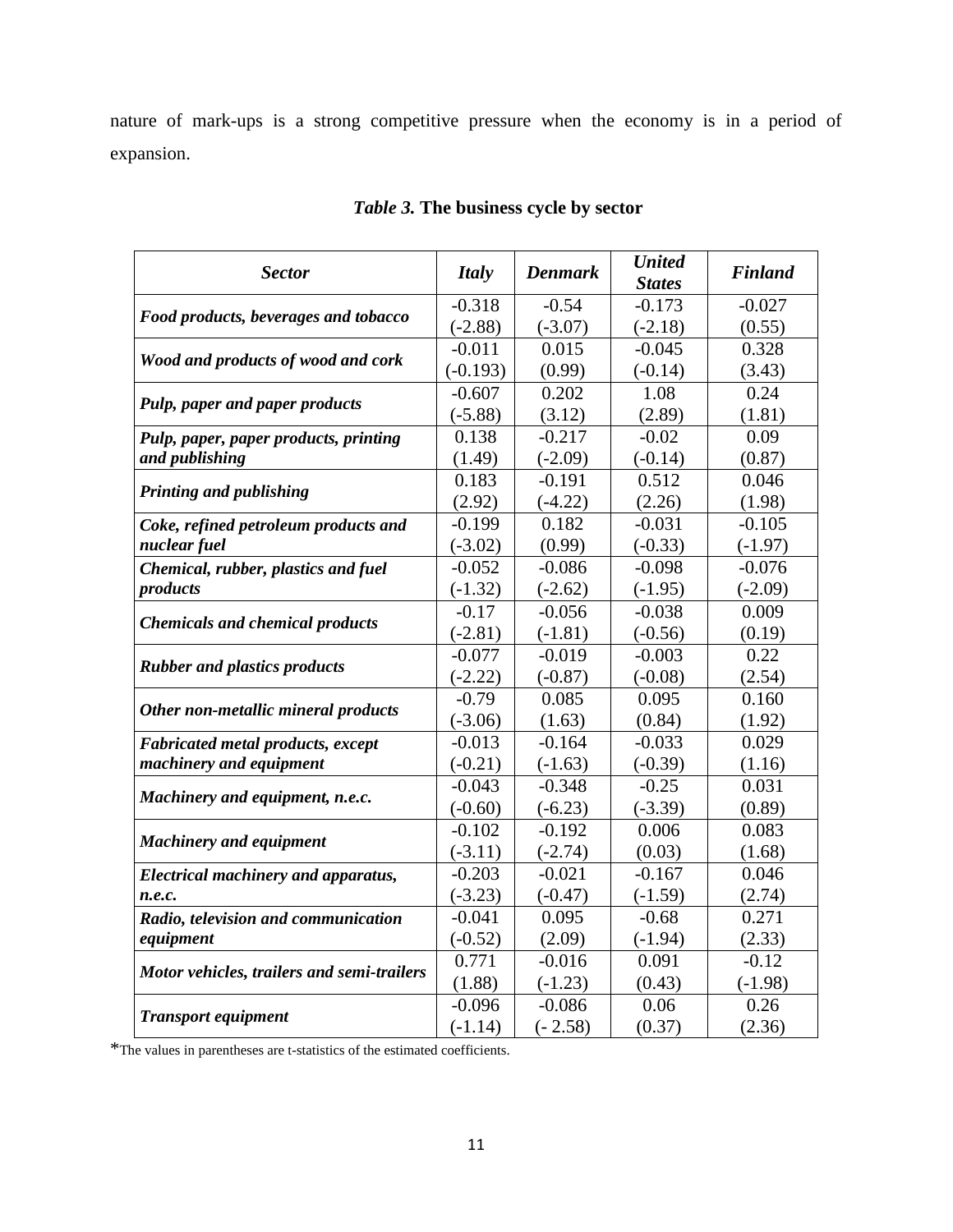The importance of our estimates is to provide explanations of macroeconomic theory during the study period (1988-2008). Indeed, Oliveira (1994) showed that countercyclical markup presents a means for examining the procyclical real wages and their effects on the economy, when real wages increase with aggregate output and employment during periods of expansion. In particular, this study shows that there are factors other than technology shocks in explaining macroeconomic fluctuations (Rotemberg and Woodford, 1991).

| Country              | $\ Fragmented\ $ Segmented $\ $<br><i>industries</i> | <i>industries</i> | Fragmented<br>   homogeneous   differentiated   homogeneous   <br><i>industries</i> | Fragmented<br><i>industries</i> | <b>Segmented</b><br><i>industries</i> | <b>Segmented</b><br>differentiated<br><i>industries</i> |
|----------------------|------------------------------------------------------|-------------------|-------------------------------------------------------------------------------------|---------------------------------|---------------------------------------|---------------------------------------------------------|
| <b>United States</b> | $-0.093$                                             | $-0.034$          | $-0.023$                                                                            | $-0.126$                        | $-0.019$                              | $-0.052$                                                |
| <b>Finland</b>       | 0.053                                                | $-0.006$          | 0.305                                                                               | 0.044                           | 0.001                                 | $-0.11$                                                 |
| <b>Italy</b>         | $-0.093$                                             | $-0.341$          | $-0.198$                                                                            | $-0.085$                        | $-0.421$                              | $-0.01$                                                 |
| <b>Denmark</b>       | $-0.071$                                             | $-0.008$          | 0.020                                                                               | 0.085                           | $-0.052$                              | 0.001                                                   |

*Table 4. Business* **cycle according to market structure**

#### **The results :**

The main results of the estimates of mark-ups ratios in four OECD countries are the following: - Most of the estimated mark-ups rates are significantly higher than 1. This implies the existence of a market with imperfect competition in all sectors.

- The level of mark-up depends on the market structure. The estimated mark-ups are higher in segmented differentiated sectors than in fragmented homogeneous sectors.

- Some economic policies by some countries as barriers to entry or taxation affect market structure and affect the level of mark-ups.

- The results on the cyclicality of mark-ups show that mark-ups are countercyclical in all countries except for Finland.

- The estimated mark-ups in our study are very close to those found in other studies (see for instance Rotemberg and Woodford (1992) and Oliveira, Scarpetta and Pilat (1996)). In summary, under imperfect competition, it is important to analyze the components of a mark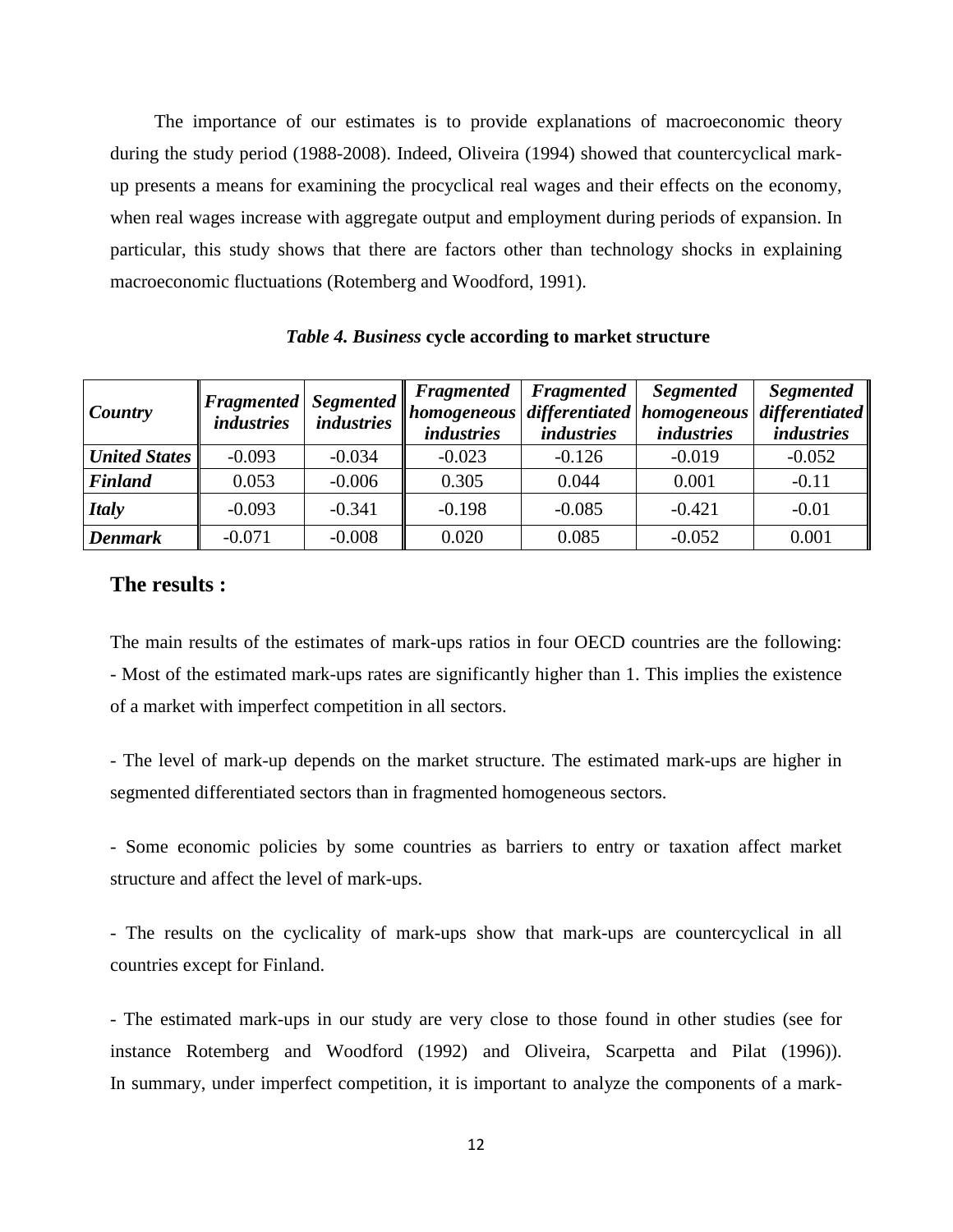up. On the one hand, the estimated mark-up is not a technique surely adapted to determine the degree of competition. It is considered as a simple measure of corporate behavior on prices in a given area. However, it is necessary to take into account other variables to determine the degree of monopoly. On the other hand, empirical data on mark-up in the manufacturing industry may be affected by constraints such as the measurement error due to information asymmetry.

# **2. Fiscal policy and estimated mark-up**

The interaction between imperfect competition and economic policy has occupied an important place in the theory. Some authors such as Hall (2009) showed that fiscal policy can increase the degree of monopoly in the market. This is characterized by high mark-ups due to the multiplier effect of short-term profits or increasing returns to scale in the long term. Any time, empirical studies examining the nature of the relationship between the degree of competition and the effects of fiscal shocks are limited because of a lack of time series for mark-ups.

Additionally, it is important to mention some paper empirical study. Indeed, Monacelli and Perotti (2008) used a VAR model with quarterly data to explain the interaction between the markups and government spending in the United States. Their results show a rate of mark-up countercyclical with fiscal shocks. Any time, Afonso and Costa (2010) followed the same approach as Monacelli and Perotti (2008) but on a wider sample (OECD), showing that the majority of mark-ups are procyclical with productivity shocks and light behavior countercyclical impact of public spending.

This section based on the approach of Rotemberg and Woodford (1999) and, Afonso and Costa (2010). We produce results with annual data for a group of four OECD countries, over the period 1975-2011: Denmark, Finland, Italy and the United States. Then, we studied the interaction between fiscal policy and different macroeconomic variables using a VAR modeling.

#### **2.1. Data**

 Macroeconomic data are obtained from the AMECO database of the European Commission (2012). We examine a set of four OECD countries (Denmark, Finland, Italy, and the United States) during the period 1975-2011. Indeed, the choice of the sample period and the countries is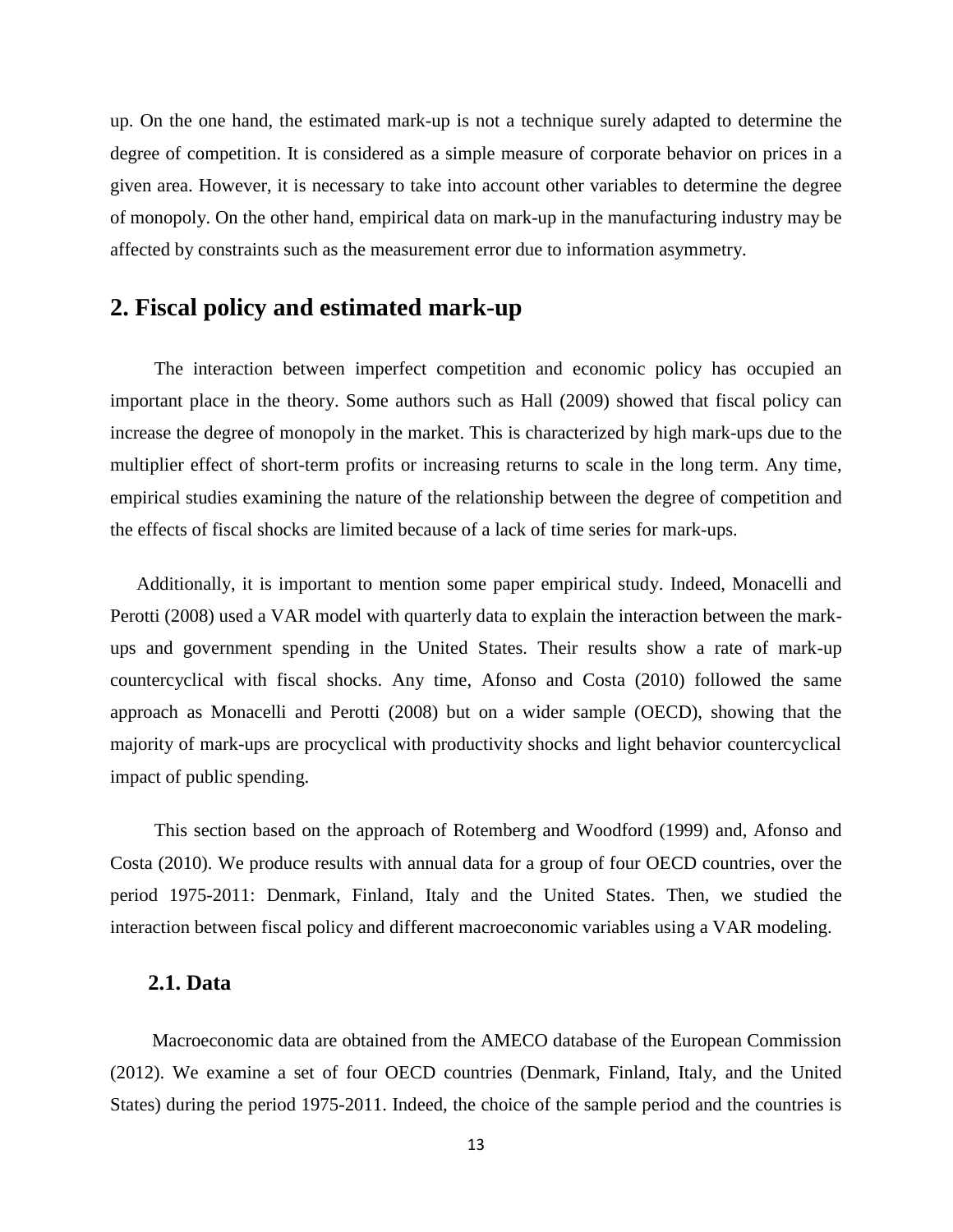justified by some elements. First, the availability of data does not allow to choose only four OECD countries. Second, the study period has known various economic and political factors that have changed the OECD events.

The data are as follows (annex 2):  $Y_t$  represents real GDP per capita (between 15 and 64 years),  $K_t$  is the real capital stock per capita,  $L_t$  is the total hours worked, and  $s_t$  represents the adjusted wage share in total income.

 $P_t$  is the GDP deflator, it is calculated as the ratio between nominal GDP and real GDP. We divide the price deflator by  $(1+\tau_t)$ , where  $\tau_t$  means the ratio of indirect taxes less subsidies and nominal GDP.  $W_t$  is the ratio of adjusted hourly nominal wage rate obtained by  $\frac{s_t P_t Y_t}{L_t}$ .

The study of the effect of fiscal policy on mark-up requires the addition of certain series: the final consumption expenditure of government, gross fixed capital formation, tax revenues, the amount of taxes direct and indirect, and social security contributions.

Data on average mark-ups  $\mu_t^*$  are drawn from the results found in the first section. We assume that the mark-ups are constant in long-term  $\mu_t^*$  (Table 1).

| Mark up | <b>Italy</b> |      | <b>Denmark</b>   United States | <b>Finland</b> |
|---------|--------------|------|--------------------------------|----------------|
|         |              | 1.09 | $\overline{14}$                |                |

The  $\alpha_t$  (1- $s_t$ ) is given by Hoddrick-Prescott (HP) ( $\lambda$  =100). The  $\Phi_t$  series is obtained by application of the HP filter (the right side of equation (A.3: annex 2)).

We obtain the series of mark-up as follows:

$$
\mu_t = \frac{1 - \alpha_t}{s_t} \frac{\mu^*}{\mu^* - (\mu^* - 1)x_t}
$$

 $x_t = \frac{HP(K_t^{\alpha}L_t^1)}{H^{\alpha}L_t^1}$  $\frac{(\mathbf{h}_t L_t)}{K_t^{\alpha} L_t^{1-\alpha}}$  is a measure of cyclical fluctuations in inputs.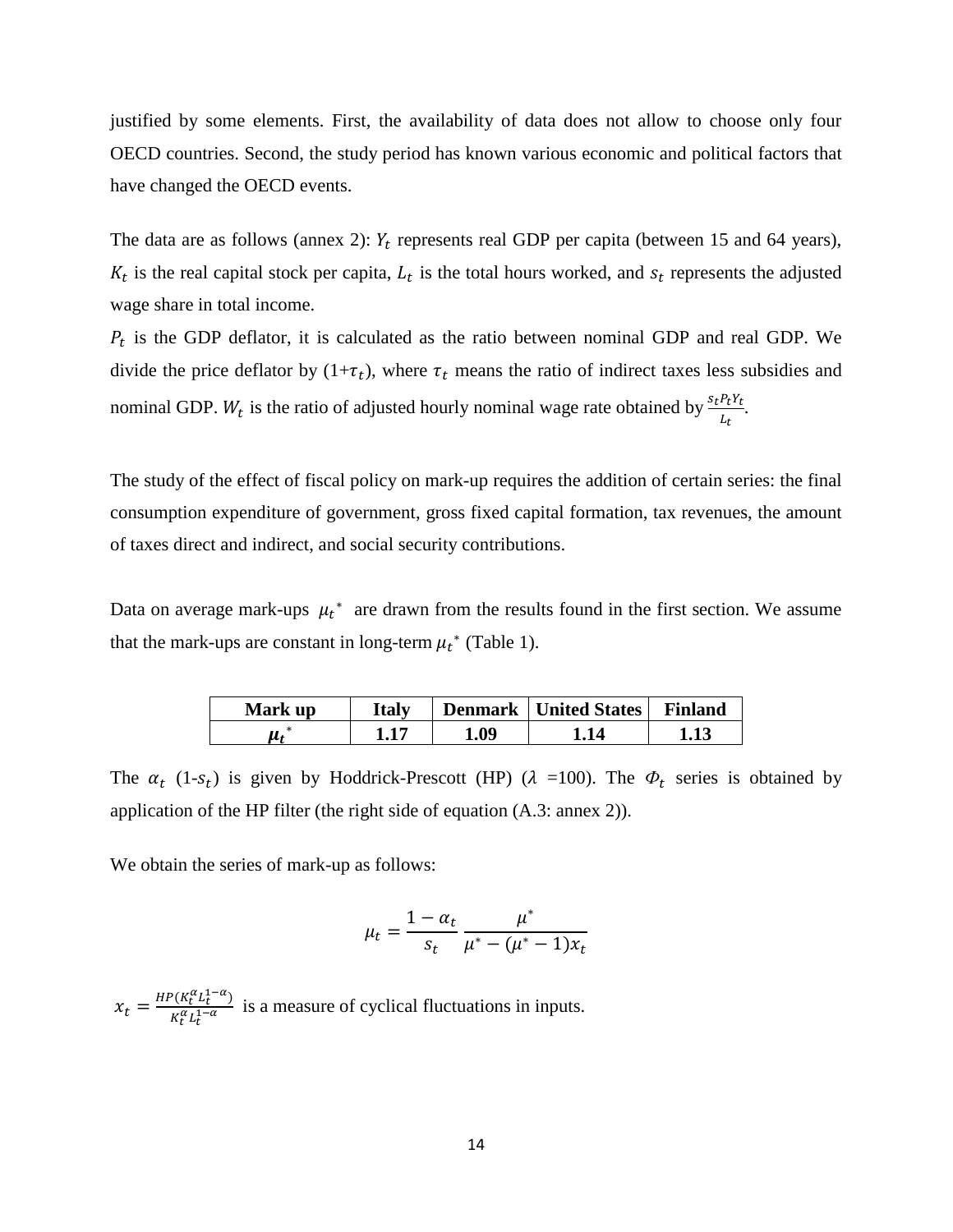#### **2.2. VAR modeling**

We estimate a VAR model with five variables for the period 1975-2011. The variables in the model are: government spending, G, real output, Y, the real taxes T, the rate of mark-up  $\mu_t$  and the level of productivity, A (PTF). All variables are in logarithms except for the rate of mark-up in level.

An econometric study with time series requires two steps. First, the application of unit root tests to identify stationarity and order of integration of the series. Then we will choose the order of the VAR model to estimate. Second, the estimation of the VAR model and the identification of structural shocks from the impulse response functions.

The VAR (P) can be written as follows:

$$
X_t = c + \sum_{i=1}^p V_i X_{t-i} + \varepsilon_t \tag{9}
$$

Where  $X_t$  denotes the vector of 5 endogenous variables,  $X_t = {\Delta \log A_t}$ ,  $\Delta \log G_t$ ,  $\Delta \log T_t$ ,  $\Delta \log Y_t$ ,  $\mu_t$ ,  $V_i$  is the matrix of autoregressive coefficients, and  $\varepsilon_t$  is the error vector,  $\varepsilon_t = \{\varepsilon_t^A$ ,  $\varepsilon_t^B$ ,  $\varepsilon_t^T$ ,  $\varepsilon_t^B$ ,  $\varepsilon_t^B$ . The number of lags of the endogenous variables, p, is determined by the information criteria.

The order of variables in the VAR model is from the most exogenous to the least exogenous one. We make TFP in first position because a productivity shock can have an immediate impact on all other variables. Any time, the response of productivity due to other variables, cannot be simultaneous to all structural disturbances. The same reasoning is true of government spending that does not directly react to any disturbances caused by taxation, GDP or mark-up (delay in government decision making). In case of a fiscal shock (taxation is the third variable), the impact is not immediate public spending or technology of production, but the effect on the GDP and mark-up.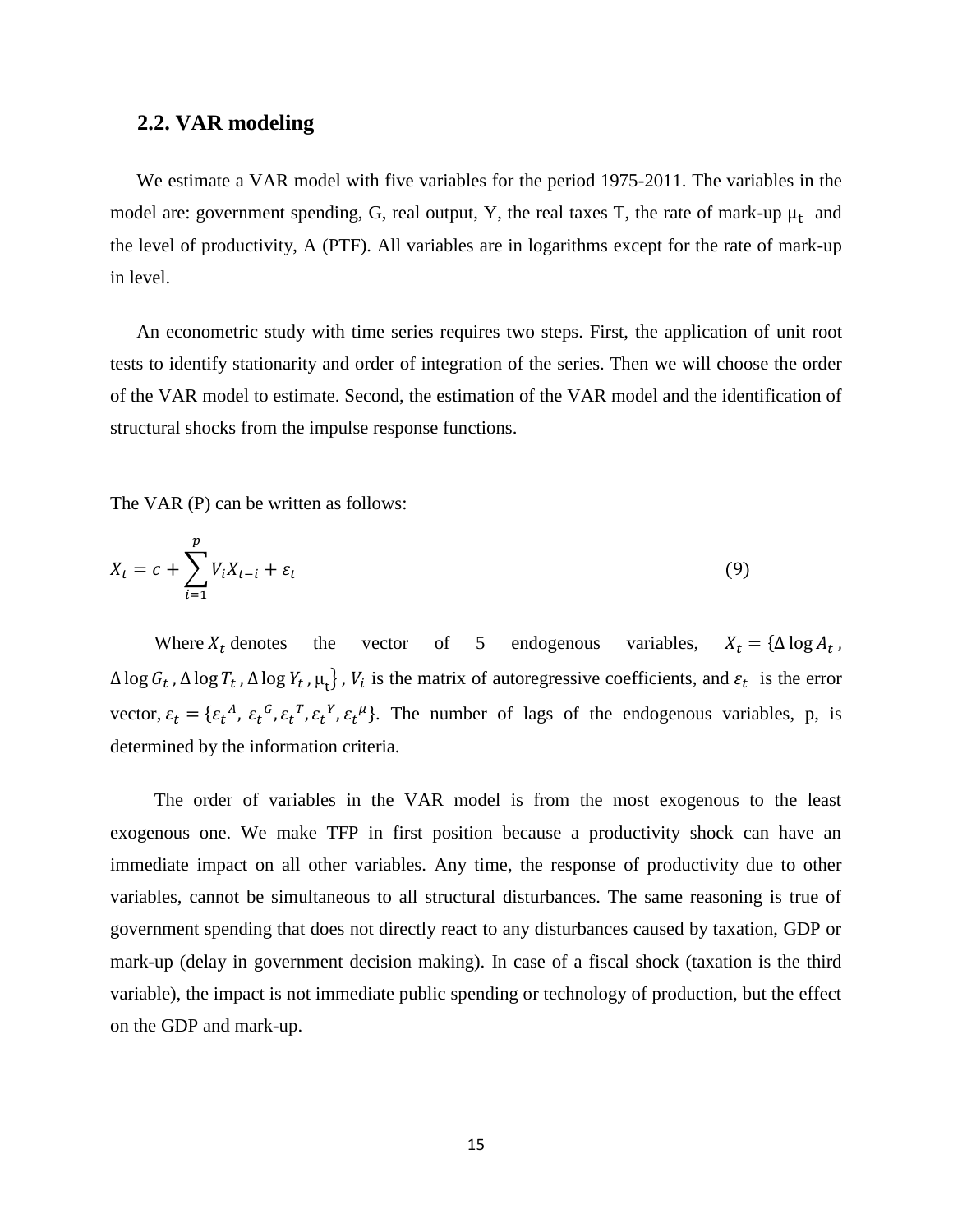#### *The determination of structural shocks<sup>4</sup>*

The interest results are the impact of fiscal shocks on macroeconomic variables in the model. Figure 2 shows that for Denmark, where a shock of public expenditure, the mark-up is marked by alternating positive and negative effects, and an expansionary early in the second period with a peak followed by a recession (recess in the third period). The maximum mark-up increase was recorded at 0.03%.

#### *Figure 1: The impulse response functions: Italy*



Response to Cholesky One S.D. Innovations ± 2 S.E.

In Italy, a positive shock on public expenditure is reflected in the mark-up, by alternating positive and negative effects manifested by increases phases (periods: [1, 2], [3, 4], [5, 6]) and lower (periods [2, 3], [4, 5]). The impact of fiscal innovation leads to sharp drop in the pace of mark-ups in the short term. Indeed, the impact of the shock on the mark-up also reflects the degree of competition on the market and the number of firms attracted to the sector concerned.

 4 See annex 3.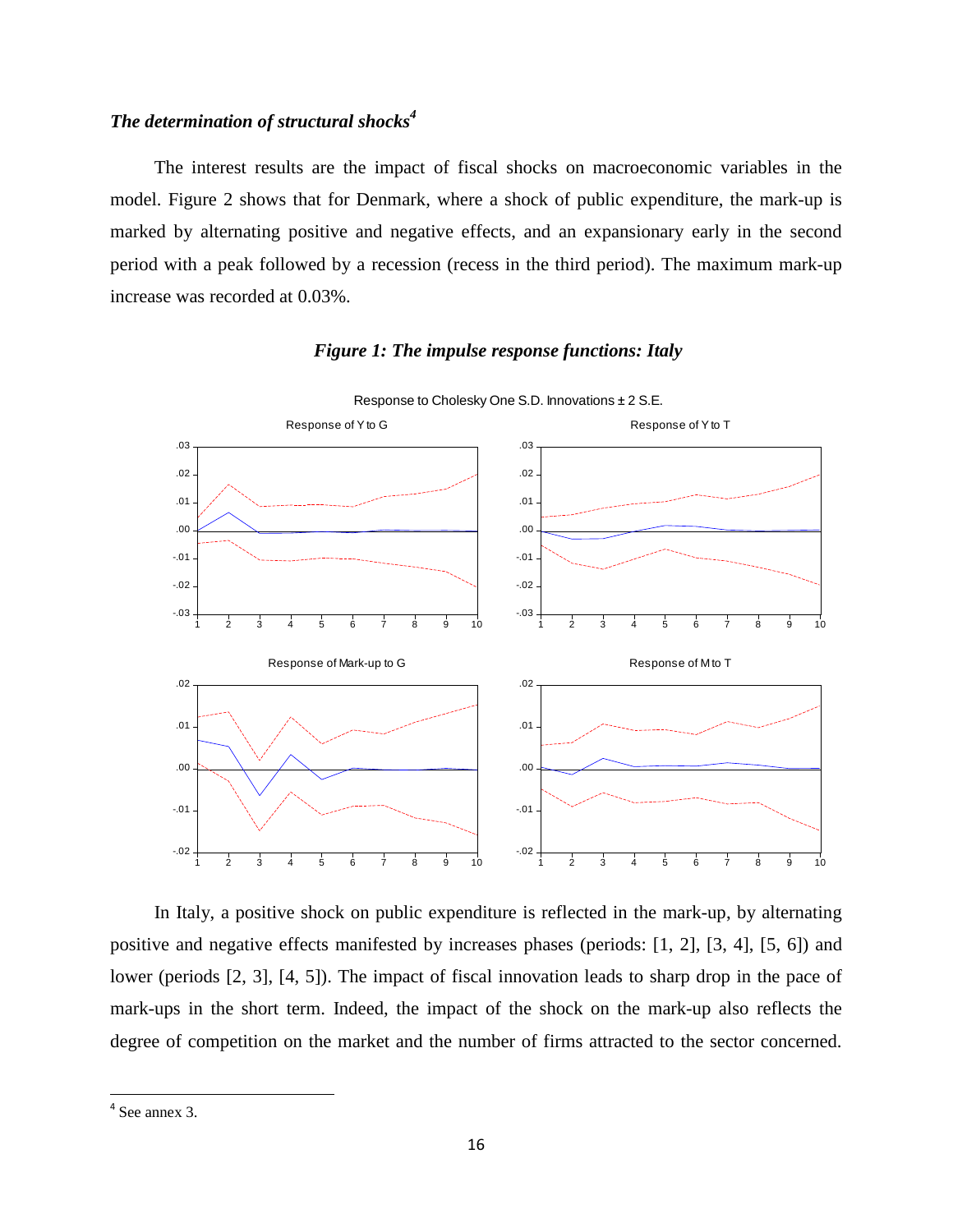But the effect of this shock reflects moderate fluctuations over the medium term and stable over the long term. However, in the United States, there is a slight expansion in the short term [1, 3] and stabilized over time. In Finland, the effect of a positive shock to government spending is insignificant.

A positive impact on public expenditure is reflected in the production of a positive mediumterm before stabilizing effect until the end of the period. These effects are similar for the three countries (Denmark, Italy and Finland). With the exception of Finland, we observe alternating negative and positive effects, negative effects during the first two periods, then a positive impact between periods 2 and 5.

The impact of a fiscal shock on the mark-up rate in Denmark is negative and more significant than those public spending with lower that exceeds 0.05 % (second period). This phenomenon was not observed in Italy, where the tax shock is accompanied by a transient decrease in production and mark-ups, then followed by temporary increases. This increase is explained by the multiplier effect profits of short-term or by increasing returns to scale (Hall (2009)). The maximum recessionary impact observed only in Italy (-0.003 %). Indeed, responses mark-ups to tax shock were positive from the third period. Any time, this trend is not confirmed in Finland, since the responses are almost neutral (annex 3). The effects of the shock are very low and often close to zero. In the United States, the fiscal shock resulted in a maximal decrease does not exceed the bar 0.002 %.

The results reported in the graphs above indicate that the response functions of production and mark-ups appear satisfactory and consistent with economic theory, all reactions with the expected pace.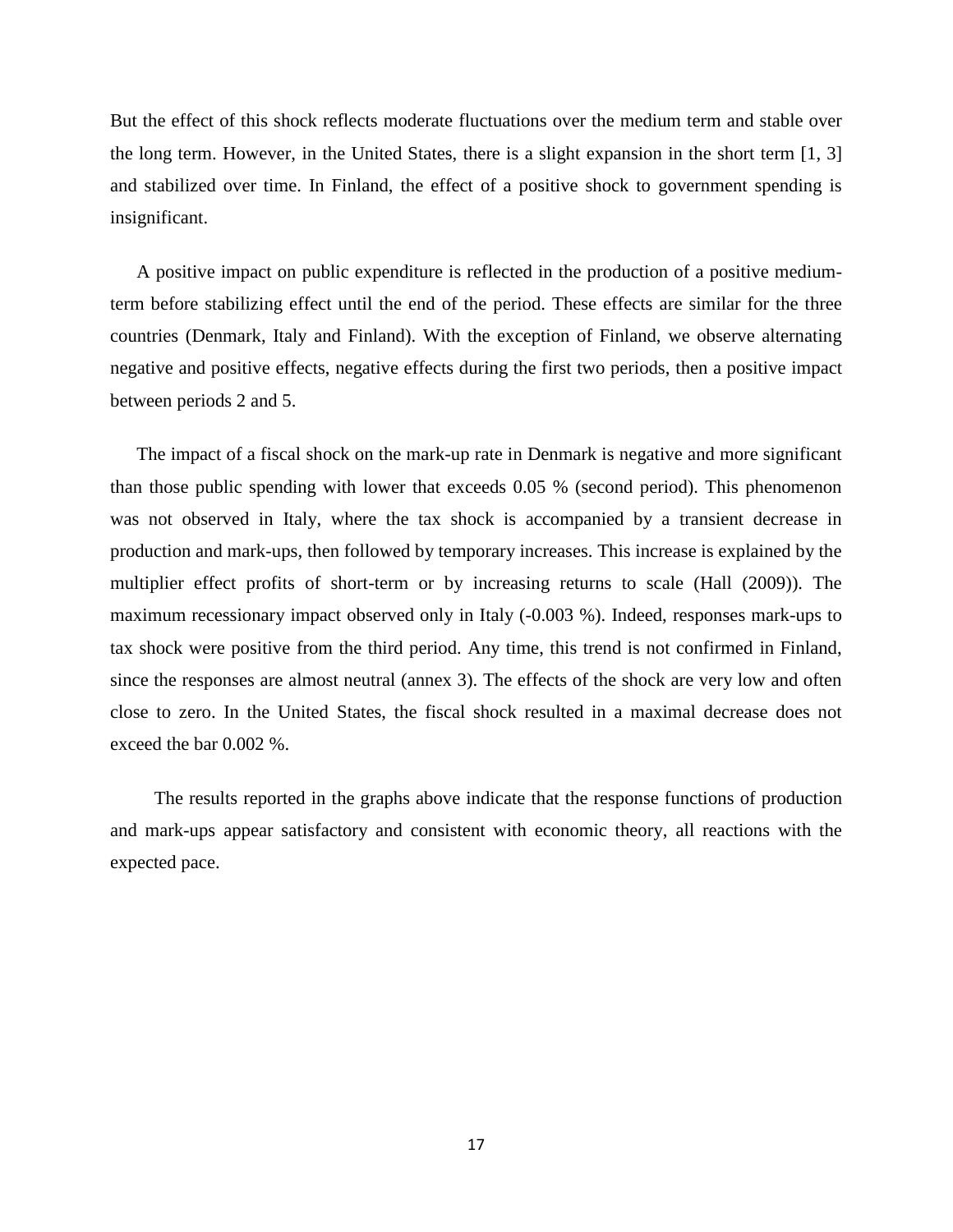

#### **Figure 2: The impulse response functions: Denmark**

Response to Cholesky One S.D. Innovations ± 2 S.E.

We used the techniques of time series analysis. We based on a structural VAR model to analyze the effects of public spending, as well as taxes on the degree of competition and economic growth in four countries studied. We have shown, in a system with five variables, it is possible to study the reactions of the markup and production to the various shocks of government spending; including changes in the conduct of public policy depends on the rate of taxation.

In conclusion, the VAR model is an important tool for determining economic fluctuations. However, the unavailability of sufficient long time series and temporal precision statistics, as well as the limits of the structural VAR technique, prevent to provide a reliable estimate. The use of panel data could help provide more information.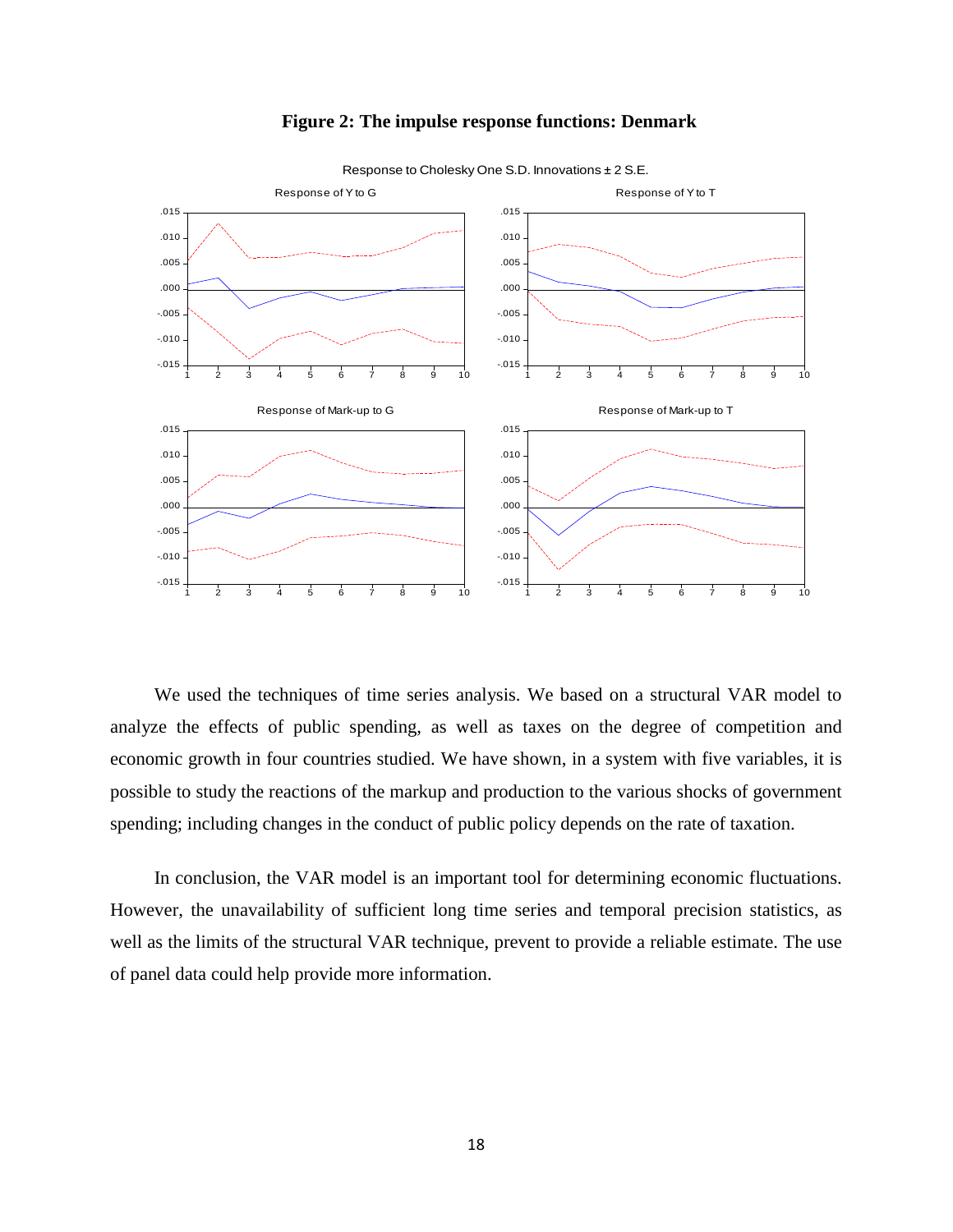#### **2.3. The panel VAR model**

In this section, we use recent developments in econometrics associated with panel data. These data comprise repeated formed on a set of individuals (4 countries) at different dates (1975-2008) observations. We retain the same temporal dimension studied previously. We add a modeling panel that will analyze the evolution of variables for all countries and not those of each country.

The study panel data has two dimensions: first one concerns the heterogeneity of the countries between them, indicated by N the number of countries; the second one concerns the change in macroeconomic variables over time, indicated by T the number of observations in each country.

Applying a modeling VAR panel exposes several advantages. The use of a large number of observations in this study increases the accuracy of estimates and will yield fluctuations consistent with theory. In addition, the individual dimension increases the number of data, adding information on different countries and thus leads a multi-country analysis. Second, it allows controlling individual heterogeneity of OECD countries, and identifying effects that cannot be detected by a simple series of temporal data. Among the major works on the VAR model with panel data, we cite the work of Gilchrist and Himmelberg (1995) and Love and Zicchino (2002), which analyzed the relationship between investment and capital productivity.

In this work, the use of panel data should allow us to solve the problem of heterogeneity of response functions of key variables such as the responses of real output and mark-up rate to a shock in public spending.

Consider the following system:  $X_{it} = {\Delta \log A_{it}}$ ,  $\Delta \log G_{it}$ ,  $\Delta \log T_{it}$ ,  $\Delta \log Y_{it}$ ,  $\mu_{it}$ , the indices  $i = 1,...,N$  et  $t=1,...,T$  reflecting individual and time dimension of the sample (N is the total number of individuals of the panel, T the total number of observations).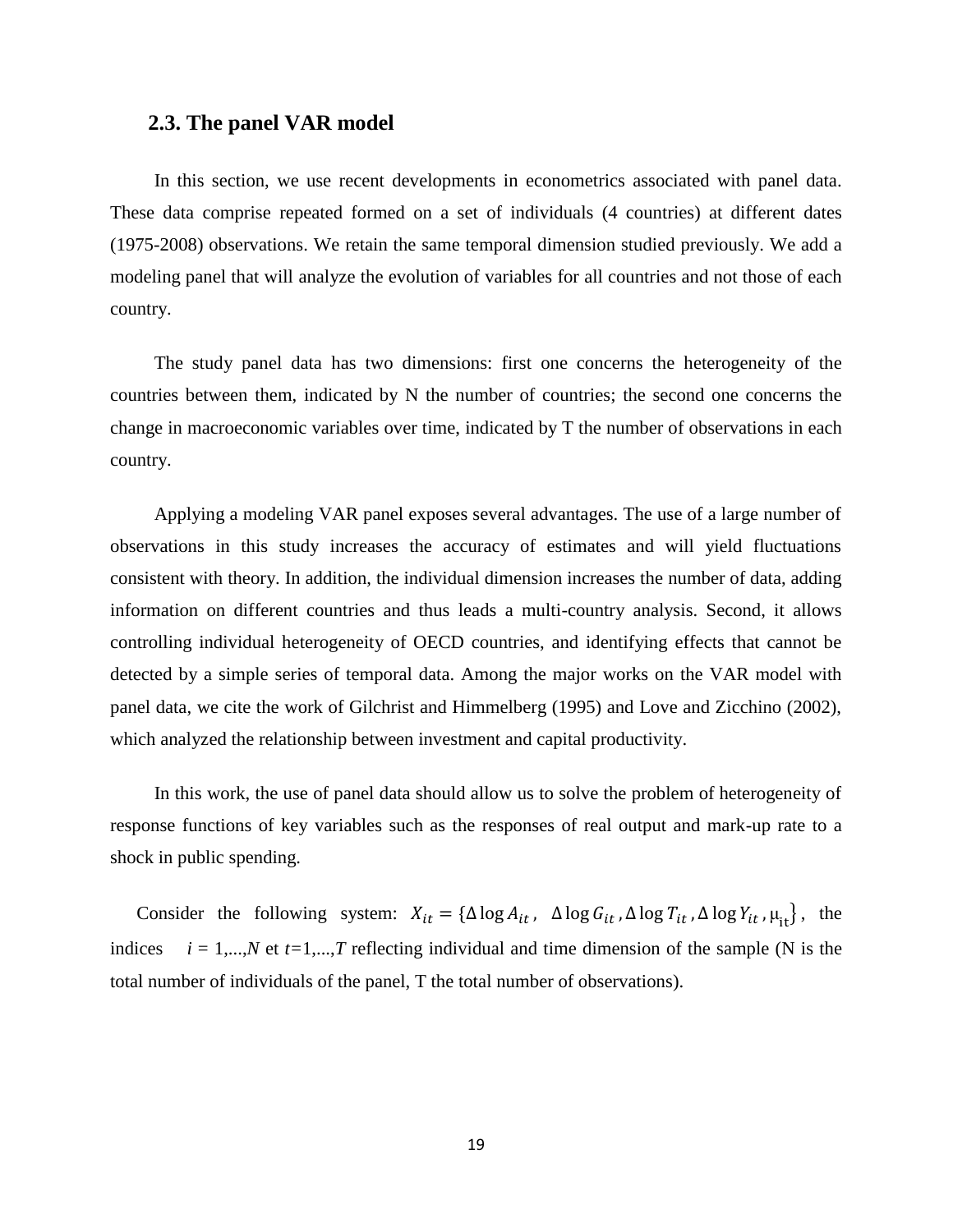Equation (11) becomes as follows:

$$
X_{it} = c_0 + \sum_{j=1}^{p} V_j X_{it-j} + \varepsilon_{it}
$$
 (10)

The results of unit root tests are presented in the Appendix. All variables in the VAR model are introduced in first differences, except the rate of margin level. Then, we estimate the VAR model in first differences. We apply the test of delays to determine the order of the model.

#### *The determination of structural shocks*

We try to push our analysis further by seeking to identify the transmission channels of fiscal policy in the OECD by a panel VAR model.

Figure 3 shows the response functions as well as bands of error of 5 % generated by Monte Carlo simulation. These response functions show the maximum variation with time of each variable following a shock. Thus, this graph shows the impact of the variable in the variable row i column j, with orders for the Cholesky decomposition.

We estimate that the responses of output (Y) and mark-ups face on impact of public spending (G) we remark after is significant. These results are confirmed by Figure 3 (row 1, column 1), the simulation of an impact on public spending would lead to a positive effect on output in the short term [1, 2] followed by a recession during periods [2, 4]. In the long term, the effect is neutral. For against, the effect of a fiscal shock (T) is more significant, there is alternating positive and negative effects before dissipating completely (row 1, column 2). Thus, this result shows that the impact of public intervention is always short term.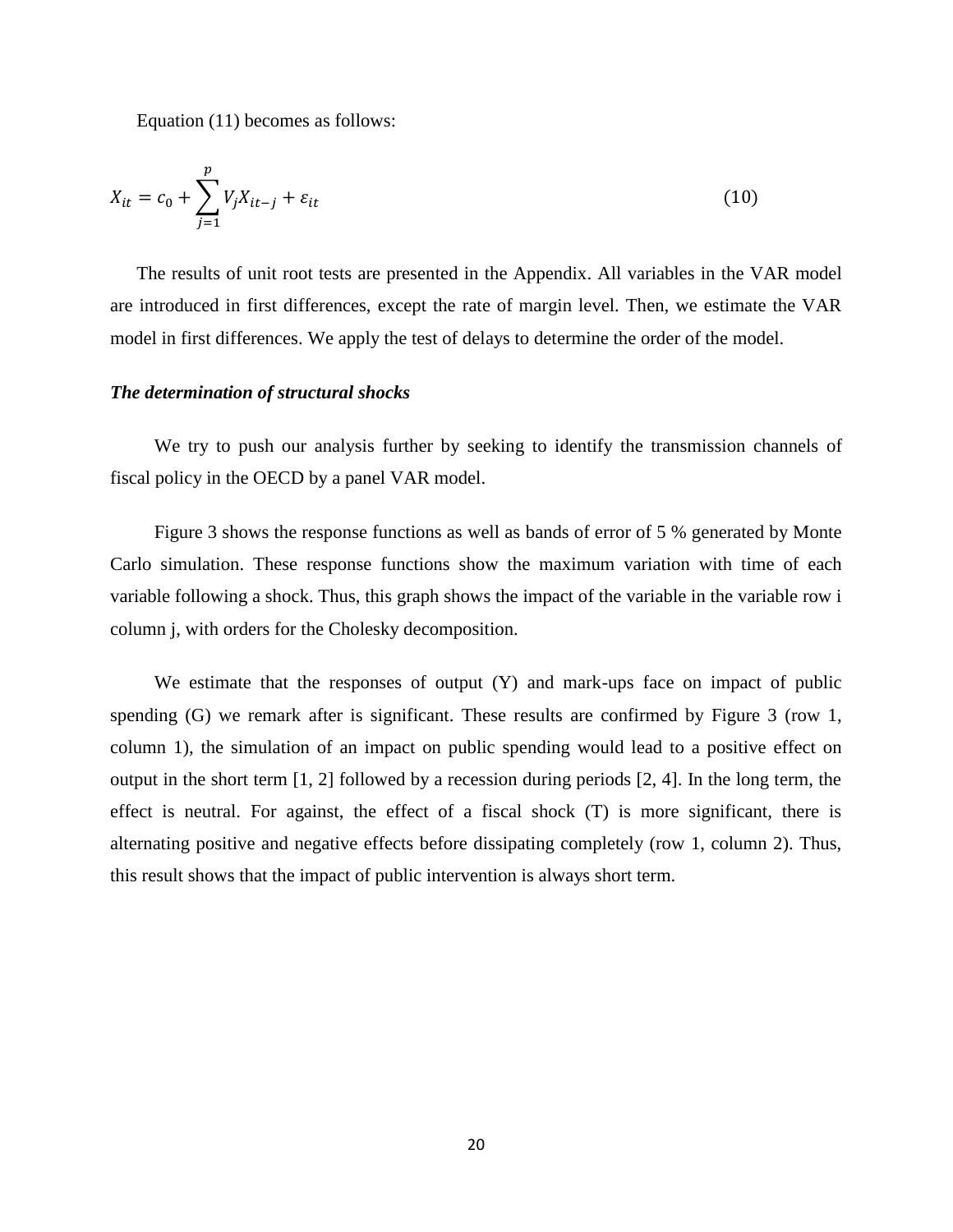



Response to Cholesky One S.D. Innovations ± 2 S.E.

Regarding the markup, a slight increase is observed caused by a shock on government spending (line 2, column 1) with a peak of 0.03%, then a recession that will persist in the medium term as we studied in previous estimates. In addition, we have noticed a priori positive relationship with taxes. The shock appears in the second period, since the impact on taxes first causes a small decrease in mark-ups before starting up until the fifth period. Several reasons can be put forward to explain this result, as the strong cyclicality of mark-up caused by purely exogenous factors do not allow the tax to have a significant influence.

Finally, we note that the results of a panel VAR model are more robust than a structural VAR. But often the impact of a shock dissipates quickly in time. Like most empirical studies, we have sought to identify the effects of fiscal shocks on mark-up and production. We felt it appropriate to use the VAR model to determine the different channels of transmission more operational for OECD countries. Part of this result is consistent with findings of earlier research.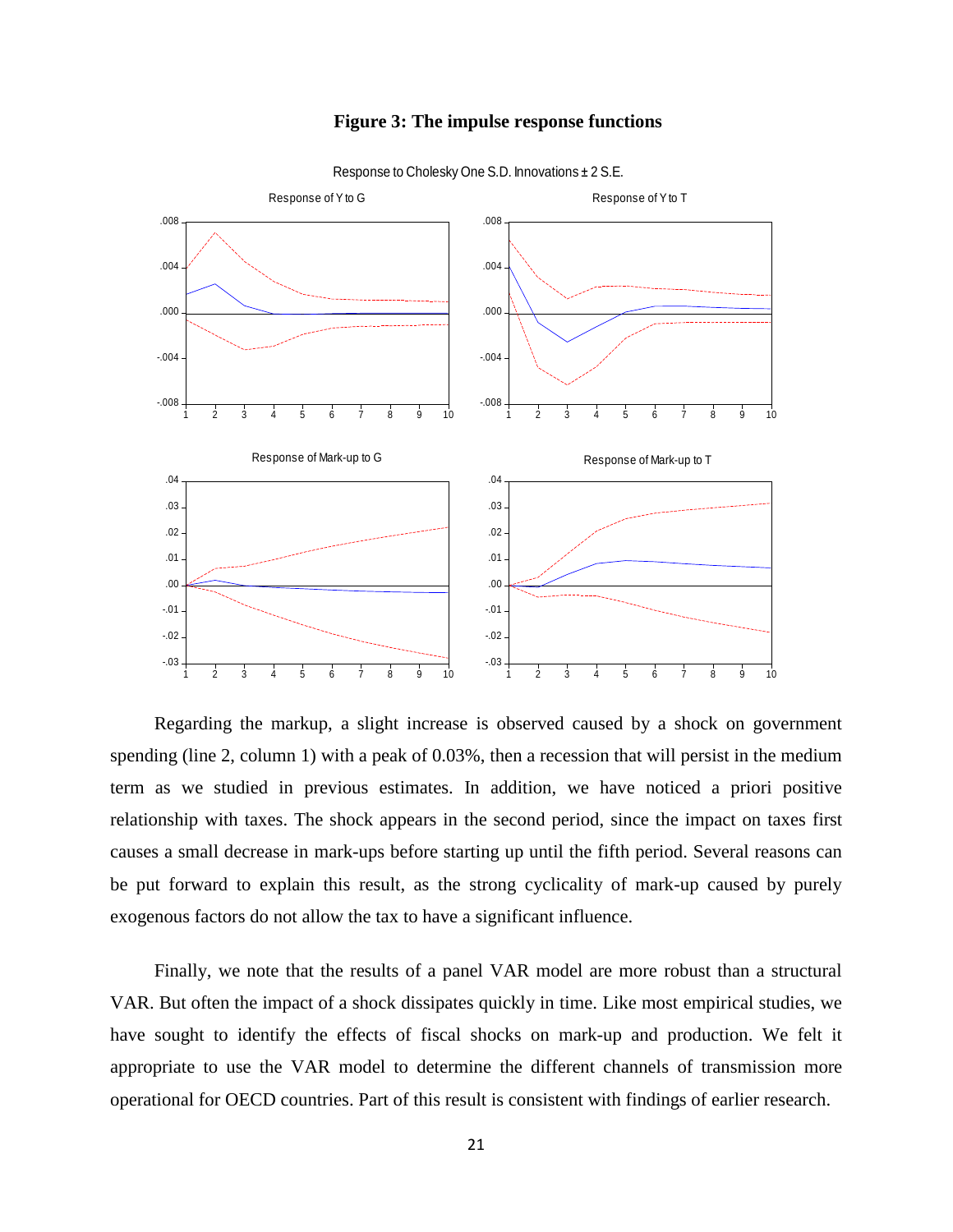# *Conclusion*

This paper has focused on the variability of the markup in the presence of market imperfections. This markup is considered as a tool for determining the degree of competition. Indeed, we have presented empirical methodology discussed by Hall (1988) and Roeger (1995) before estimating empirically the effect of public spending on the markup and the level of competition. This work has made it possible for us to explain economic fluctuations and the behavior markup, based on the method of Roeger (1995). Also, we have examined the nature of the relationship between imperfect competition and fiscal policy, based on the method of Rotemberg and Woodford (1999). This study to compare our estimates of the markup with others like Roger (1995), Oliveira, Scarpetta and Pilat (1996) and Rotemberg and Woodford (1992). The main findings of our two econometric studies are as follows: in sectors results, there is a slight deviation from the overall results. The markup is cyclical and involves strengthening the effectiveness of fiscal policy on output and this is particularly relevant when the fiscal multiplier is positive.

However, this work has some limitations. It does not establish a detailed description of the nature of government intervention in the level of taxation, as is the case with are various property sectors in the economy. It is therefore, necessary to identify policy specified for each public sector. These problems concern directions for future research. Second, in the econometric level, the use of a VAR model to change plans (time series or panel data) could help us to explain well the impact of public spending on the degree of competition. But the unavailability of long series of statistics for the study sample will continue to influence the robustness of the results.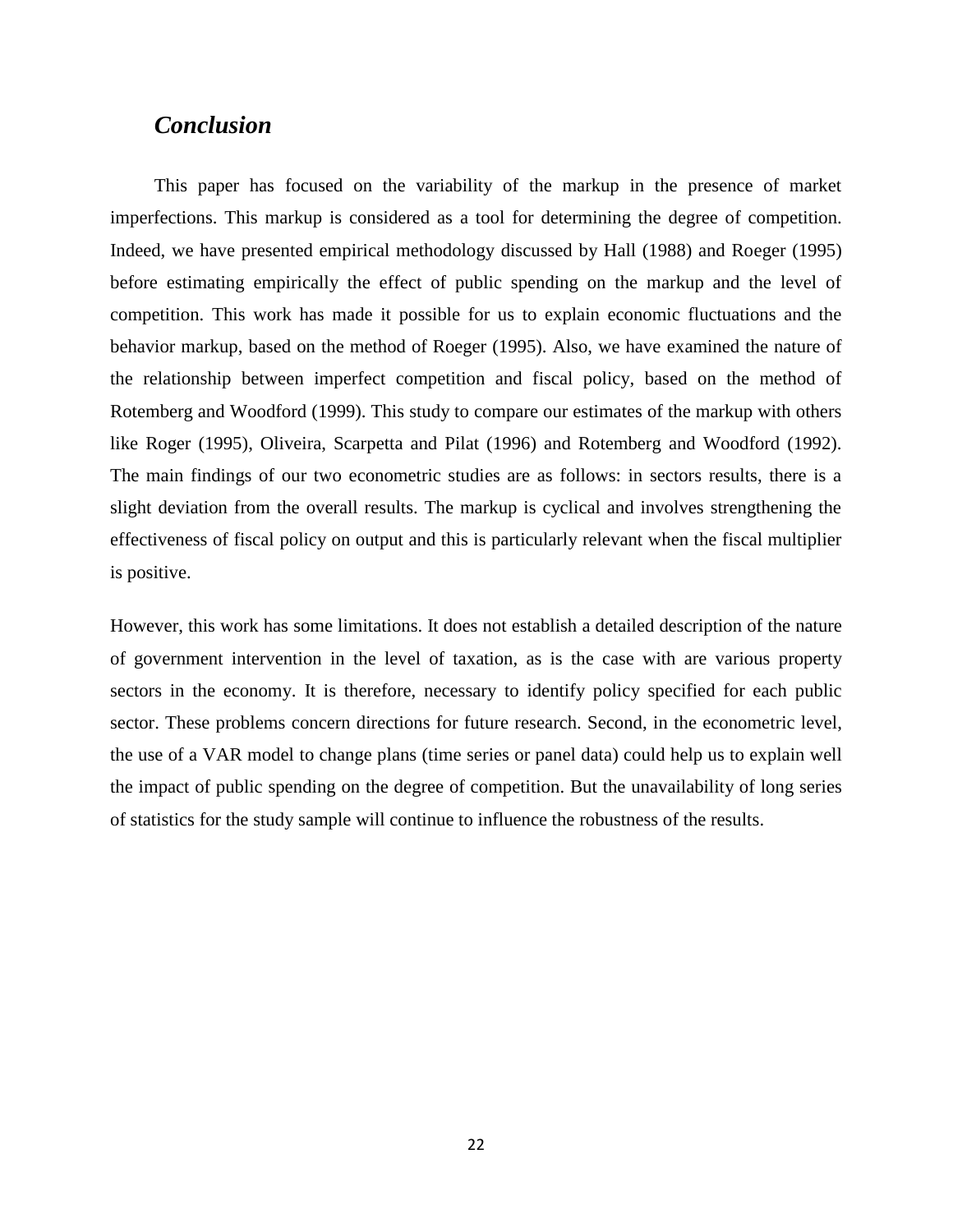# **References**

Afonso A. and Costa F. (2010), "Market Power Fiscal Policy in OECD Countries", Working Paper n°. 1173, European Central Bank.

Afonso A. and Furceri D. (2010), '['Government size, composition, volatility and economic](http://ideas.repec.org/a/eee/poleco/v26y2010i4p517-532.html)  [growth'](http://ideas.repec.org/a/eee/poleco/v26y2010i4p517-532.html)', [European Journal of Political Economy,](http://ideas.repec.org/s/eee/poleco.html) Elsevier, Vol. 26, n°. 4, pp. 517-532.

Aghion P. and Howitt P. (1998), '['Market Structure and the Growth Process'](http://ideas.repec.org/a/red/issued/v1y1998i1p276-305.html)', [Review of](http://ideas.repec.org/s/red/issued.html)  [Economic Dynamics,](http://ideas.repec.org/s/red/issued.html) Elsevier for the Society for Economic Dynamics, Vol. 1, n°. 1, pp. 276- 305.

Auerbach A. J. and Hines J. R. (2001), "Perfect taxation with imperfect competition", NBER Working Paper.

Bils M. (1987), "The Cyclical Behaviour of Marginal Cost and Price", American Econornic Review, vol. 77, n°. 5, pp. 838-855.

Blanchard O. and Kiyotaki N. (1987), ''Monopolistic competition and the effects of aggregate demand'', American Economic Review, Vol. 77, pp. 647-666.

Blanchard O. (1986), "Market Structure and Macroeconomic Fluctuations", Brookings Papers on Economic Activity, n°. 2, pp. 323-336.

Caballero R.J. and Lyons R. K. (1989), ["The Role of External Economies in U.S.](http://ideas.repec.org/p/nbr/nberwo/3033.html)  [Manufacturing,](http://ideas.repec.org/p/nbr/nberwo/3033.html)" [NBER Working Papers](http://ideas.repec.org/s/nbr/nberwo.html) 3033, National Bureau of Economic Research.

Cooper R. (2002), "Estimation and Identification of Structural Parameters in the Presence of Multiple Equilibria", NBER Working Paper n° 8941.

Gali J. (1994), ["Monopolistic competition, endogenous markups, and growth'](http://ideas.repec.org/a/eee/eecrev/v38y1994i3-4p748-756.html)', [European](http://ideas.repec.org/s/eee/eecrev.html)  [Economic Review,](http://ideas.repec.org/s/eee/eecrev.html) Elsevier, vol. 38, pp. 748-756.

Goodfriend M. and King R. (1997), "The New Neo-Classical Synthesis and the Role of Monetary Policy", NBER Macroeconomics Annual, pp. 231-283.

Guo J. T. and Lansing K. J. (1999), '['Optimal taxation of capital income with imperfectly](http://ideas.repec.org/a/eee/dyncon/v23y1999i7p967-995.html)  [competitive product markets'](http://ideas.repec.org/a/eee/dyncon/v23y1999i7p967-995.html)', [Journal of Economic Dynamics and Control,](http://ideas.repec.org/s/eee/dyncon.html) Elsevier, Vol. 23, n°. 7, pp. 967-995.

HALL, R.E. (1990), "Invariance Properties of Solow's Productivity Residual," in P. Diamond ed., Growth, Productivity and Employment, Cambridge: The MIT Press, pp. 71-112.

Hall R.E. (1988), "The Relation between Price and Marginal Cost in U.S. Industry", Journal of Political Economy, Vol. 96, n° 5, pp. 921-947.

Hall R.E. (1986), "Market Structure and Macroeconomic Fluctuations", Brookings Papers on Economic Activity, n°. 2, pp. 285-338.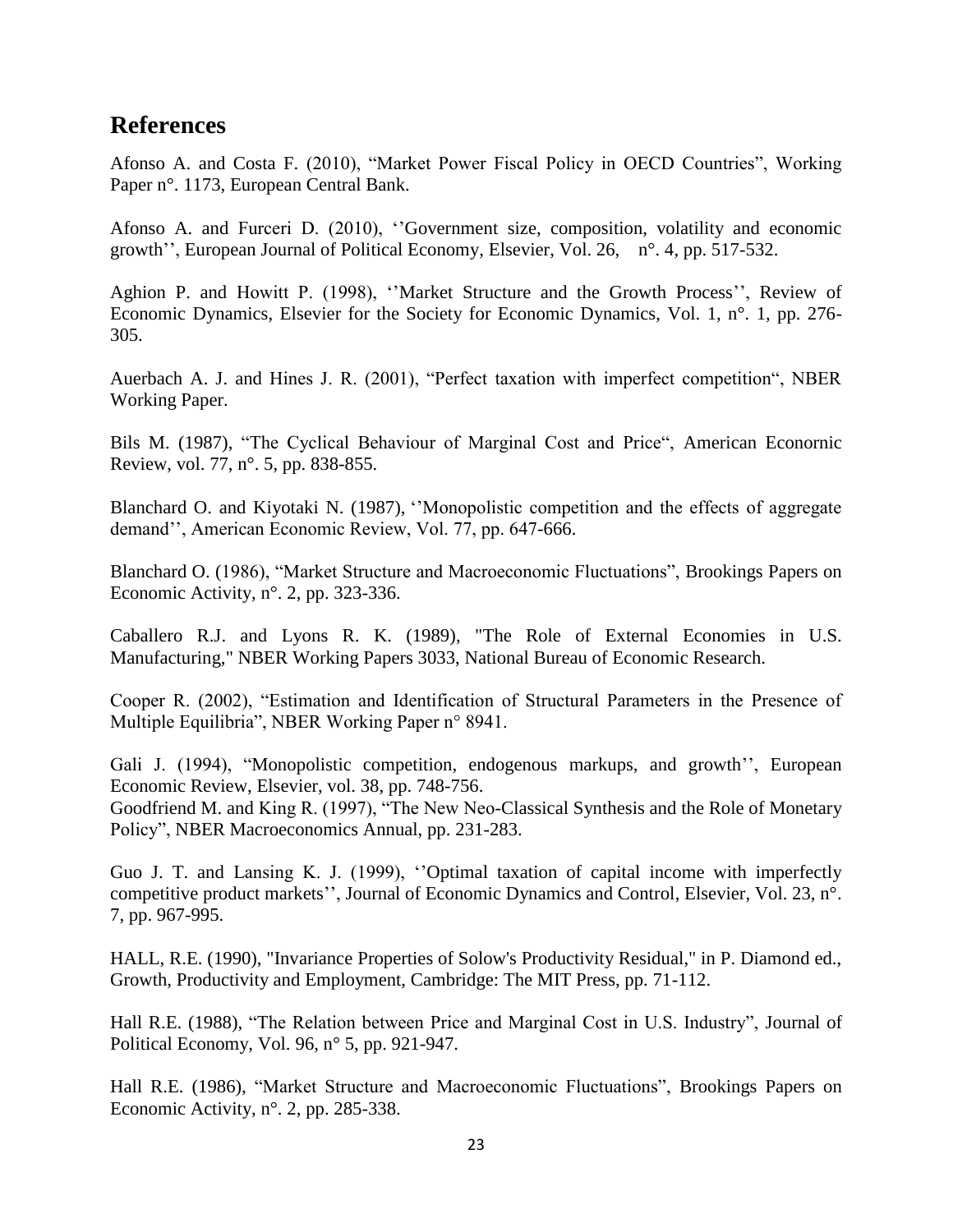Judd K. L. (1999), ["Optimal taxation and spending in general competitive growth models"](http://ideas.repec.org/a/eee/pubeco/v71y1999i1p1-26.html), [Journal of Public Economics,](http://ideas.repec.org/s/eee/pubeco.html) Elsevier, Vol. 71, n°. 1, pp. 1-26.

Martins J.O. and Scarpetta S. (2002), "Estimation of the Cyclical Behaviour of Mark-ups: A technical note", OECD Economic Studies, Vol. 34, n°. 1, pp. 173-188.

Martins J., Scarpetta, S. and Pilat D. (1996), "Mark-up Ratios in Manufacturing Industries : Estimates for 14 OECD Countries", OECD Economics Department Working Papers, n° 162, Paris.

Martins J. (1994), "Structure du marché, échanges et salaires dans l'industrie", Revue économique de l'OCDE, n°. 22, printemps, pp. 143- 168.

Monacelli T. and Perotti R. (2008), "Fiscal Policy, Wealth Effects, and Markups", NBER, Working Paper, n°. 14584.

Portier F. (1995), "Le rôle des variations de taux de marge dans les fluctuations macroéconomiques conjoncturelles'', L'Actualité économique, Vol. 71, n°. 2, [pp. 218-249.](http://econpapers.repec.org/RePEc:ris:actuec:v:71:y:1995:i:2:p:218-249)

Roeger W. (1995), "Can lmperfect Competition explain the Difference between Primal and Dual Productivity Measures? Estimates for US manufacturing", Journal of Political Economy, Vol. 103, n°. 2, pp. 316-330.

Rotemberg J. and Woodford M. (1995), ["Imperfect Competition and the Effects of Energy Price](http://ideas.repec.org/p/nbr/nberwo/5634.html)  [Increases on Economic Activity"](http://ideas.repec.org/p/nbr/nberwo/5634.html), [NBER Working Papers](http://ideas.repec.org/s/nbr/nberwo.html) 5634, National Bureau of Economic Research.

Rotemberg J. and Woodford M. (1992), "Mark-ups and the Business Cycle", NBER, Macroeconomic Annual, NBER.

Rotemberg J. and Saloner J. (1986), "A Super-game-Theoretic Model of Business Cycles and Price Wars During Booms", American Economic Review, Vol. 76, pp. 390-407.

Seegmuller T. (2003), "Concurrence Imparfaite, Variabilité du Taux de Marge et Fluctuations Endogènes", *Recherches Économiques de Louvain,* Vol. 69, n°. 4, pp. 371-386.

Silvestre J. (1993), "The Market Power Foundations of Macroeconomic Policy", Journal of Economic Literature, Vol. 31, pp. 105-141.

Valerie A.R. (2009), "Identifying Government Spending Shocks: It's All in the Timing", NBER Working Paper, n°. 15464.

Wu Y. and Zhang J. (2003), "Uniqueness and Stability of Equilibria in a Model with Endogenous Markups and Labor Supply'', [Annals of Economics and Finance,](http://ideas.repec.org/s/cuf/journl.html) Vol. 4, pp. 177-191.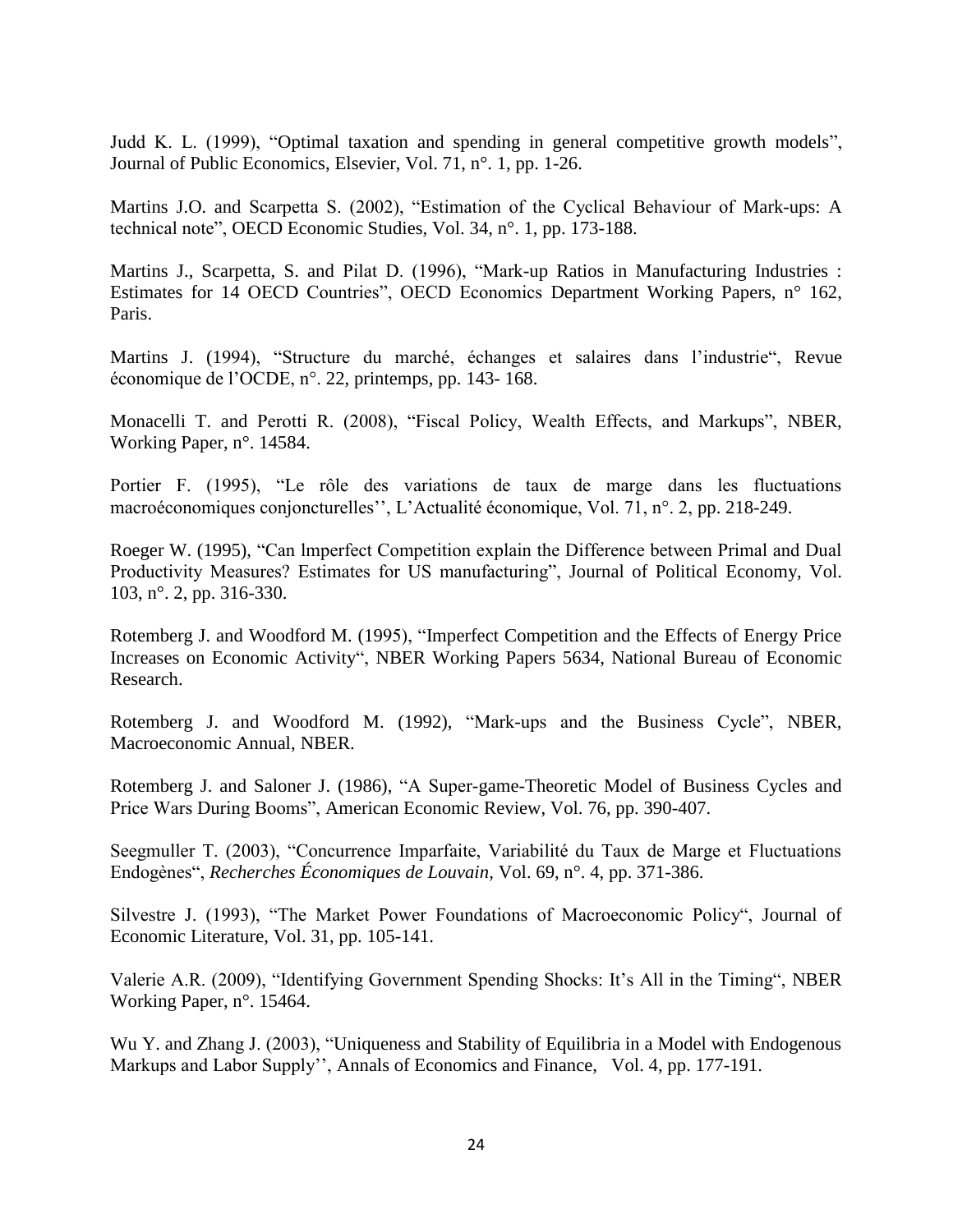# **ANNEX**

#### *Annex 1. The rental price of capital*

The rental price of capital was defined as follows:

$$
R = [(i - \pi_A) + \delta] \rho_k
$$

Where *i* is the long-run nominal interest rate and  $\pi_A$  is the expected inflation rate. The  $\delta$  denotes the depreciation rate of gross capital stock (5%).  $\rho_k$  is the economy-wide deflator for fixed business investment.

#### *Annex 2. The mark-up ratio*

We assume the production function of the following representative firm (Rotemberg and Woodford (1991)):

$$
Y_t = A_t \left( K_t^{\alpha_t} L_t^{1 - \alpha_t} - \Phi_t \right) \tag{A.1}
$$

$$
0 < \alpha_t < 1
$$
, and  $\Phi_t > 0$ 

Where  $Y_t$  is the output,  $K_t$  and  $L_t$  represent respectively the capital stock and the labour input.  $A_t$  is a (non-observable) measure of TFP.  $\Phi_t$  indicates the fixed cost, it implies that the economy is imperfect competition (increasing returns to scale).

The real pure profit function of the representative firm is given by:

$$
\pi_t = Y_t - T C_t \tag{A.2}
$$

Where  $TC_t$  is the total cost of production:

$$
TC_t = \frac{W_t L_t + R_t K_t}{P_t} \tag{A.3}
$$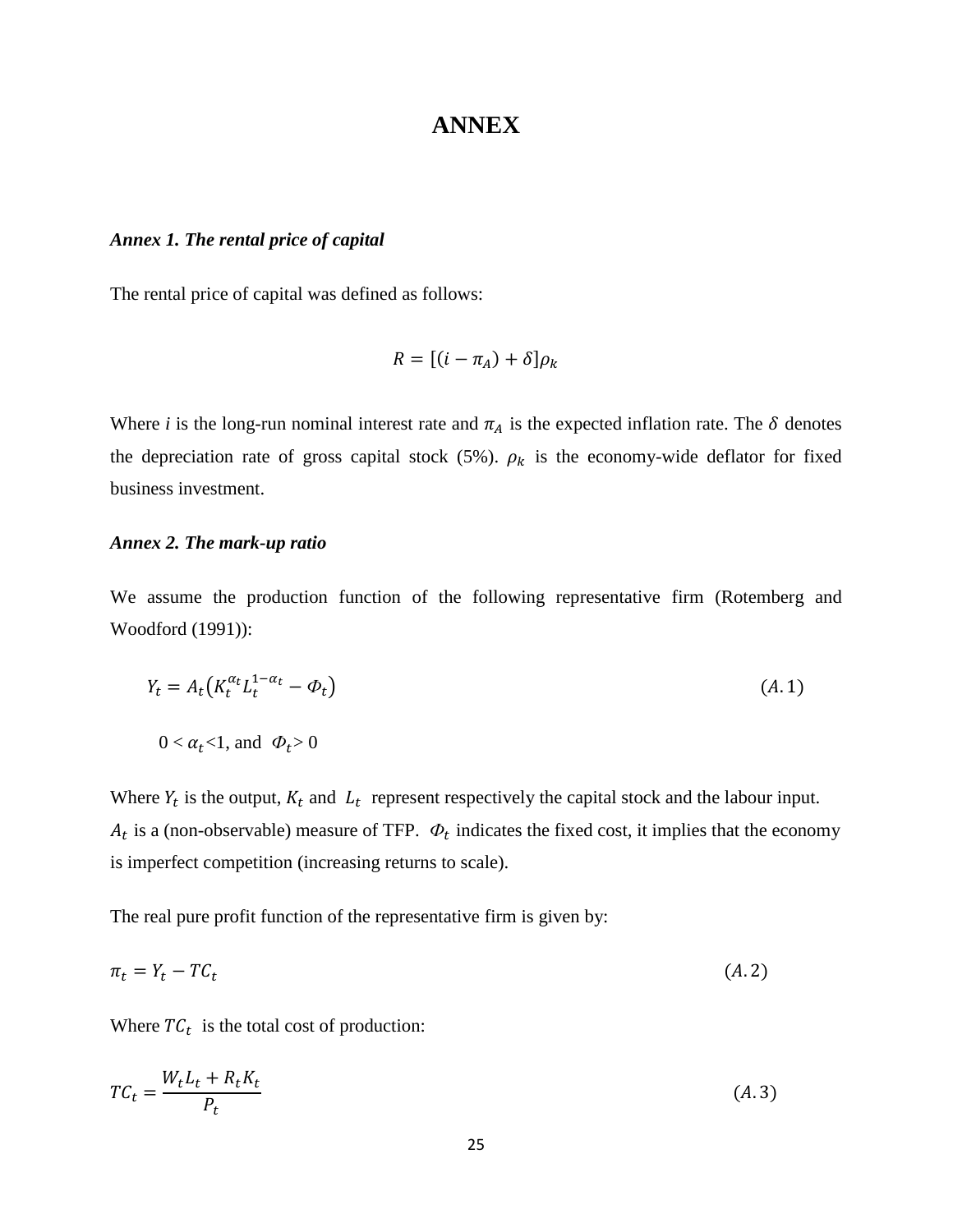Where  $R_t$  is the nominal rental price of capital and  $P_t$  is the aggregate price index relevant for producers. Under imperfect competition in product markets, real factor prices are not equal to their marginal products:

$$
\frac{W_t}{P_t} = \frac{Pm l_t}{\mu_t} \qquad \frac{R_t}{P_t} = \frac{Pm k_t}{\mu_t}
$$
\n
$$
(A.4)
$$

Where  $Pmk_t$  and  $Pml_t$  represent the marginal productivity of capital and the marginal productivity of labor.

Thus, if we replace (A.1), (A.2) and (A.3) into (A.4) yields equation advantage as follows:

$$
\pi_t = A_t \left( \frac{\mu_t - 1}{\mu_t} K_t^{\alpha_t} L_t^{1 - \alpha_t} - \Phi_t \right) \tag{A.5}
$$

Then we define the average share of labor in total income:

$$
s_t = \frac{W_t L_t}{P_t Y_t} \tag{A.6}
$$

Using the above equations, we obtain the equation of mark-up ratio:

$$
\mu_t = \frac{1 - \alpha_t}{\alpha_t} \frac{1}{1 - \phi_t} \tag{A.7}
$$

where  $\varphi_t$  is a measure of increasing returns given by:

$$
\phi_t = \frac{\phi_t}{K_t^{\alpha_t} L_t^{1-\alpha_t}} \tag{A.8}
$$

In the long term,  $\pi_t^* = 0$ , so the equation becomes  $\Phi_t$ .

$$
\Phi_t = \frac{\mu_t^* - 1}{\mu_t^*} K_t^{\alpha_t} L_t^{1 - \alpha_t}
$$
\n(A.9)

Therefore, using (A.2) and (A.3) we can obtain the share of wages given by: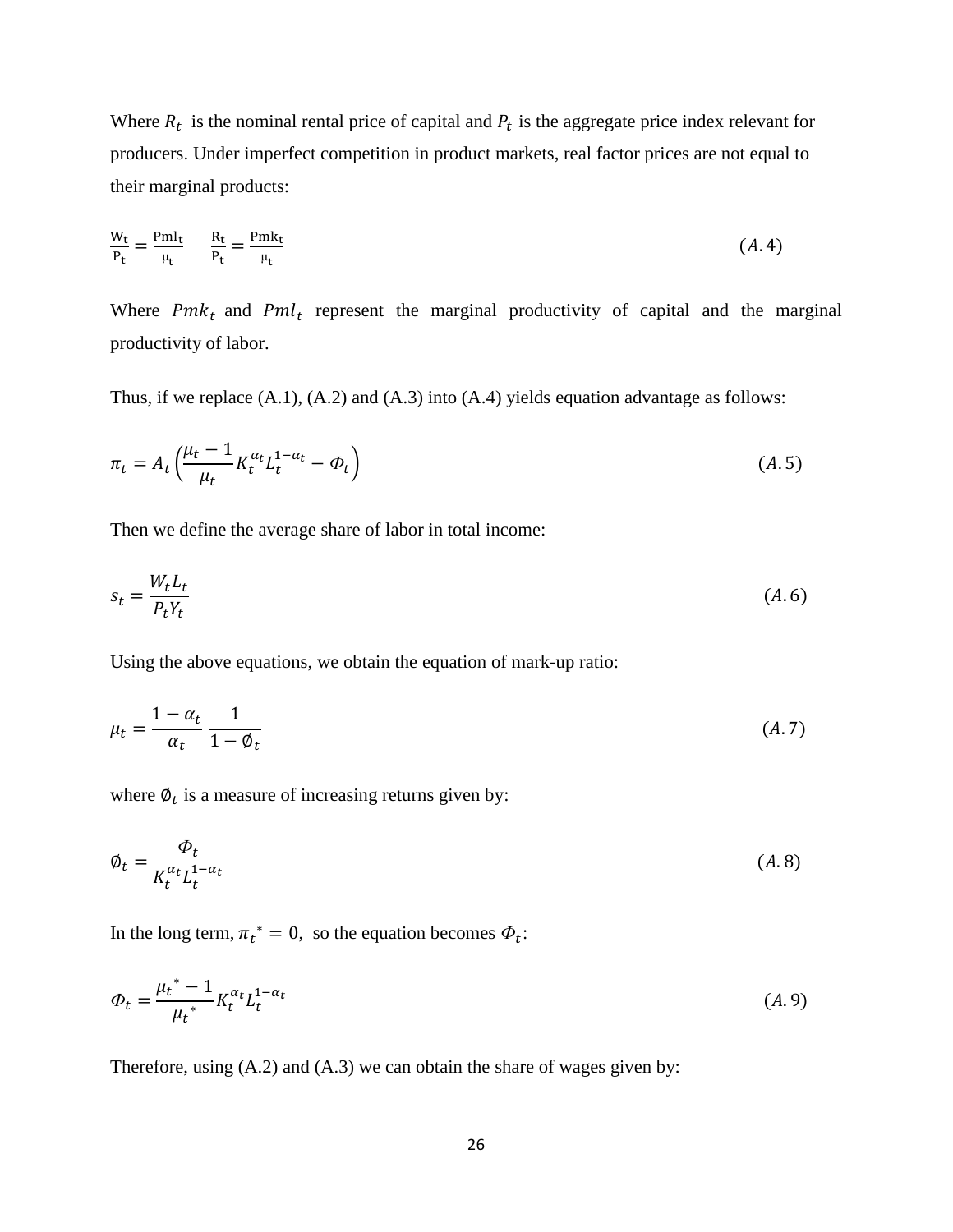#### $s_t^*$

# *Annex 3. Impulse-response functions*

# *Denmark :*



Response to Cholesky One S.D. Innovations ± 2 S.E.

 $(A. 10)$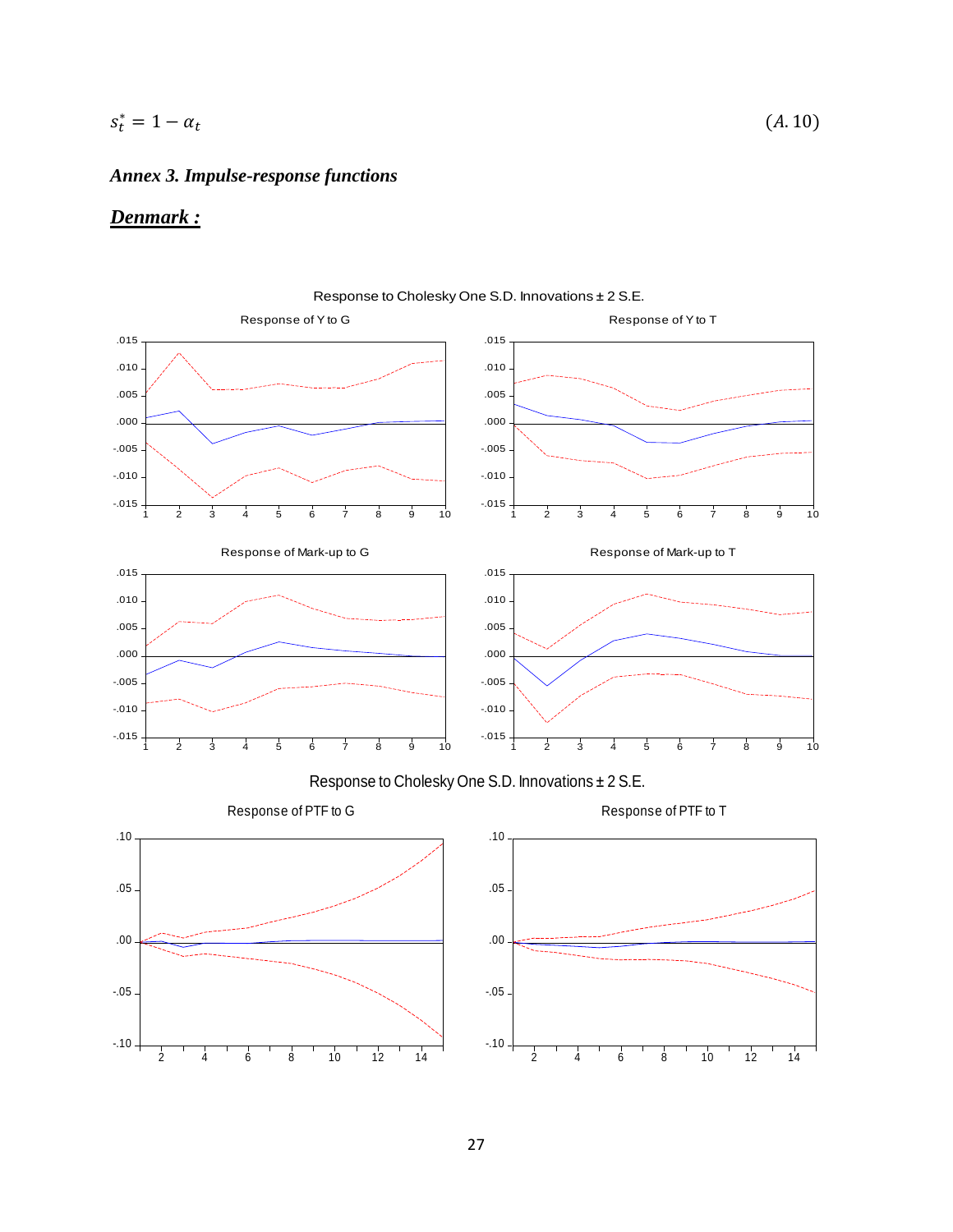

Response to Cholesky One S.D. Innovations ± 2 S.E.

Response to Cholesky One S.D. Innovations ± 2 S.E.



Response of Ato T



28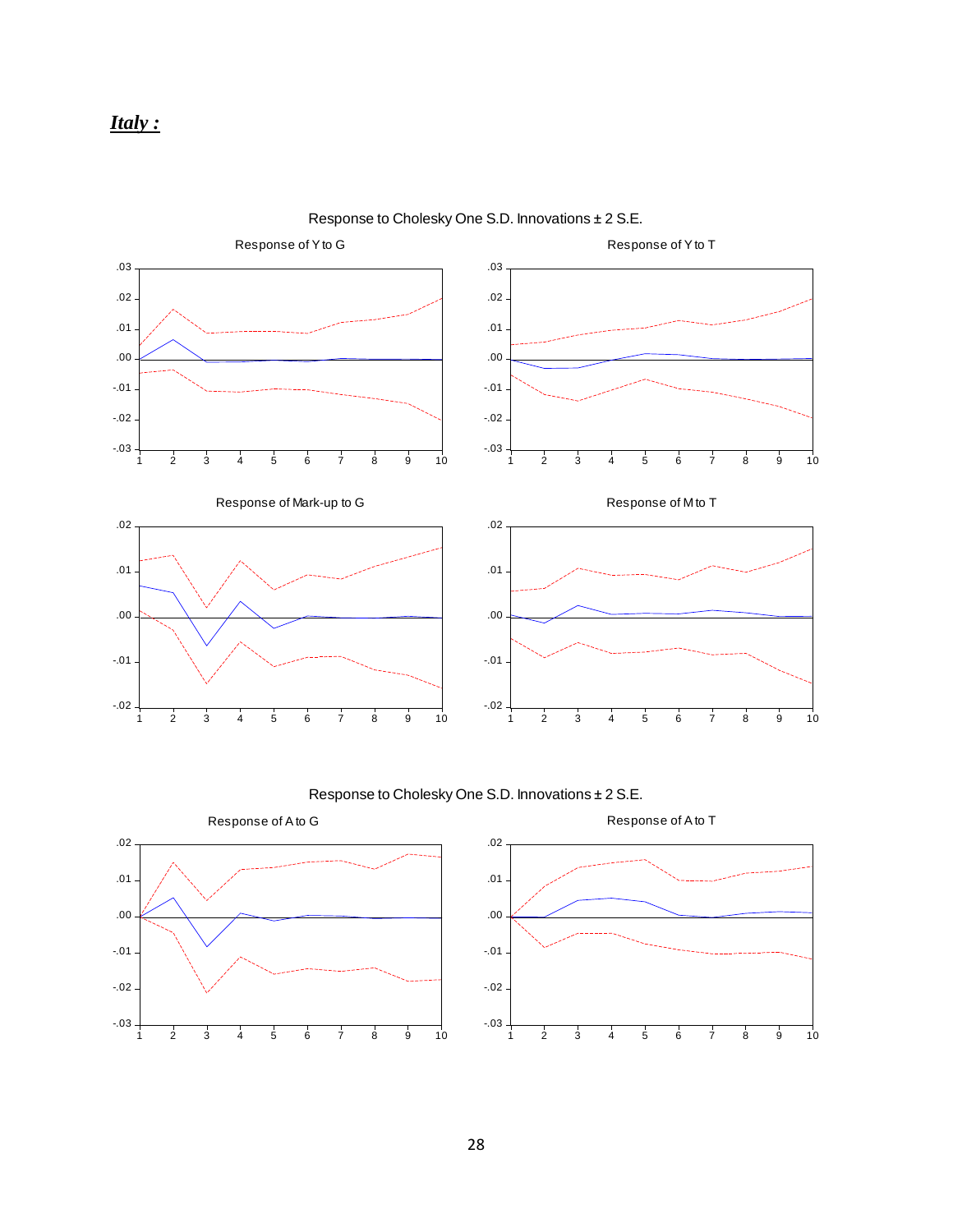# *FINLAND:*



#### Response to Cholesky One S.D. Innovations ± 2 S.E.



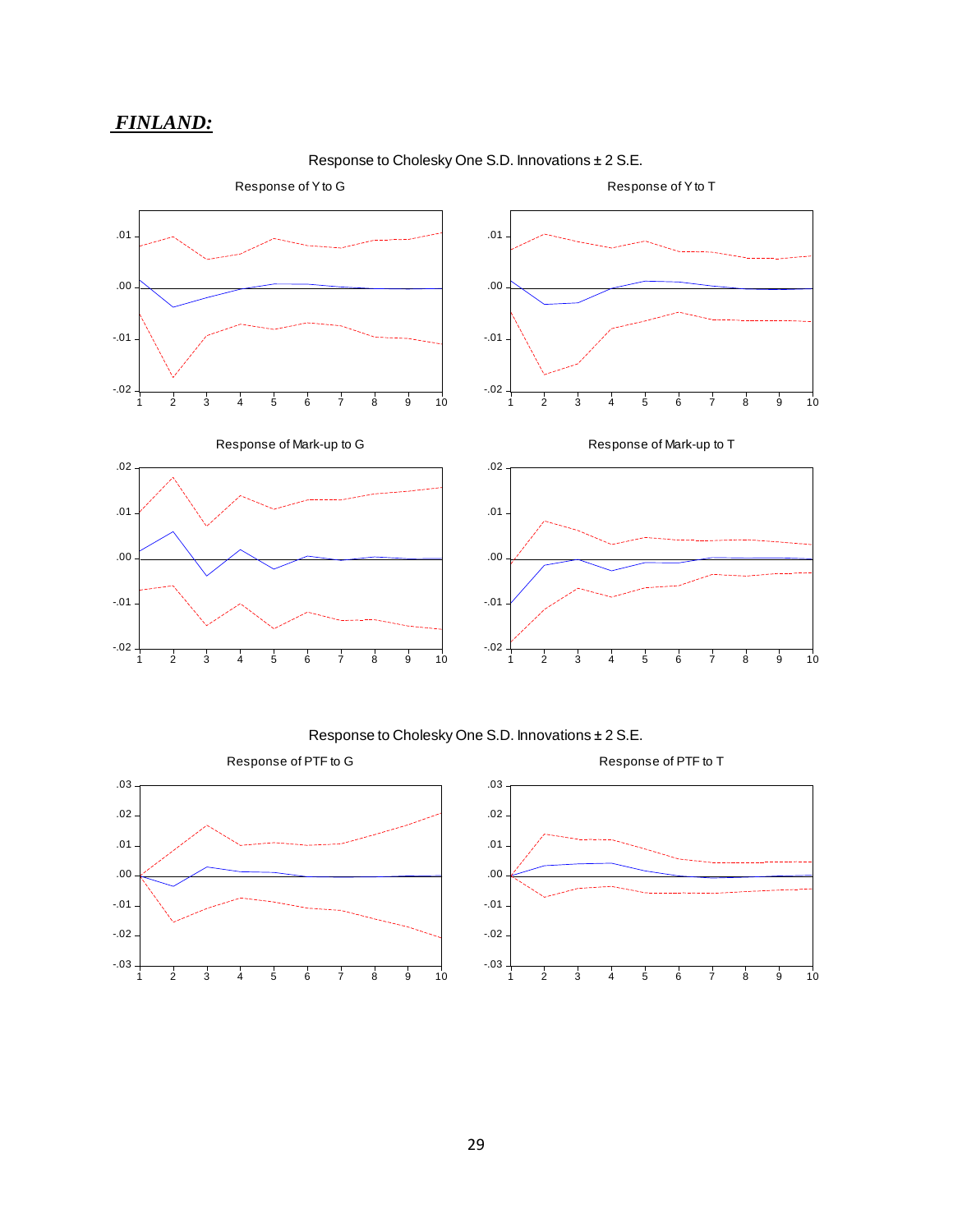# *United States:*



Response to Cholesky One S.D. Innovations ± 2 S.E.